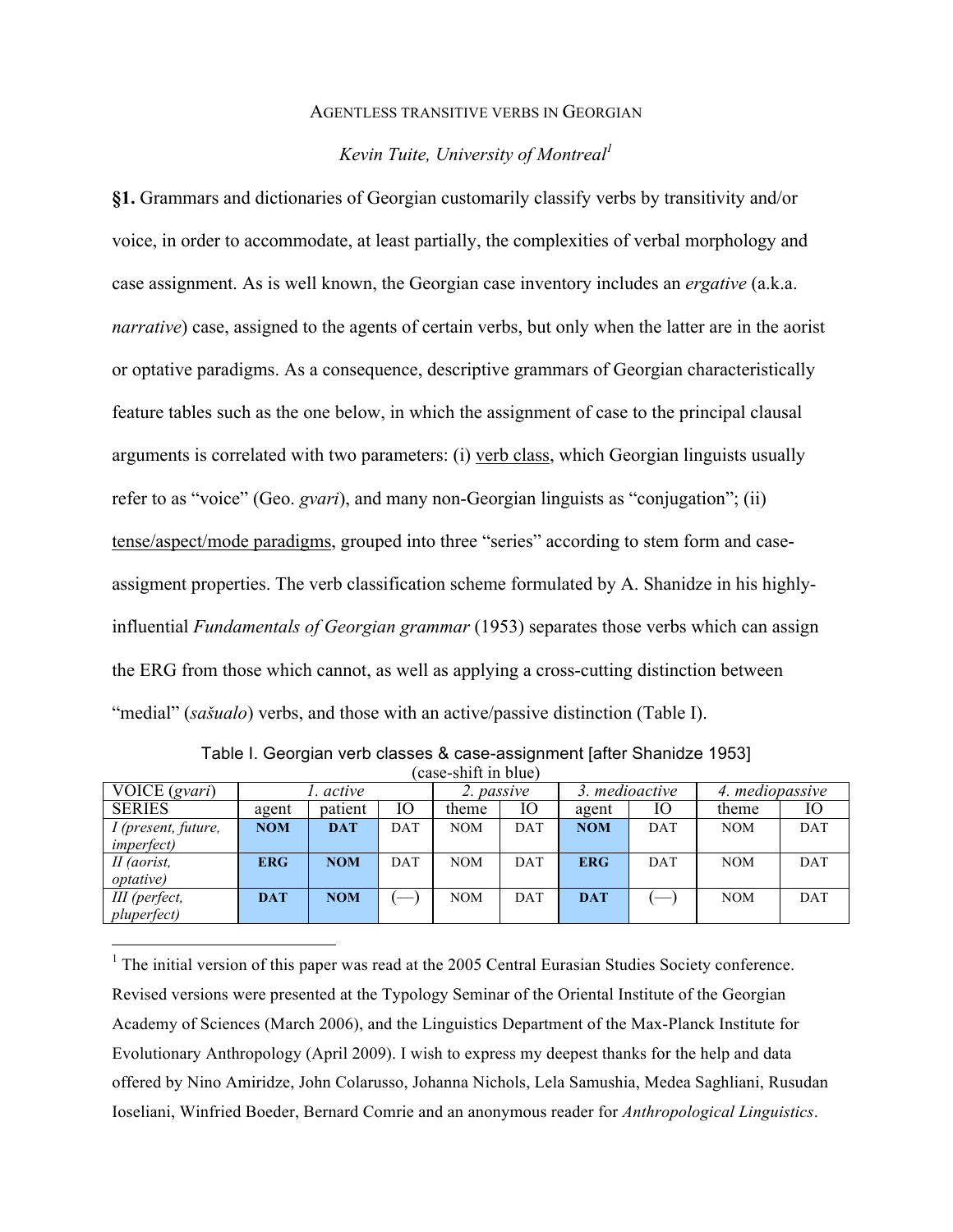Whereas Shanidze's voiced-based verb-classification scheme and others like it are used in grammatical works destined for native Georgian speakers, a considerable number of linguists writing for general (and therefore mostly non-Georgian) readerships reconfigure the classification to include a separate class of "indirect" or "inverse" verbs (Tschenkéli 1958: 446- 90; Aronson 1982a: 332-44, see table II). As indicated by the choice of label, the most noteworthy feature of indirect verbs, at least for native speakers of West-European languages, is the apparent inversion of the "normal" relation between case (and also agreement) marking and grammatical roles. The NP assigned DAT case by indirect verbs has subject-like attributes, such as the capacity to govern reflexive and reciprocal pronominals:

| <u>bavšv-eb-sk</u>              | $ertmanet-i_k$ | $u-q'var-t$   |  |  |  |  |
|---------------------------------|----------------|---------------|--|--|--|--|
| children-PL-DAT                 | each.other-NOM | O3:VM-love-PL |  |  |  |  |
| "the children love each other." |                |               |  |  |  |  |

**Table II**. Aronson's (1982a: 344) Georgian verb classes (conjugations), including "indirect verbs" (class 4)

| CONJUGATION        |            | active |     |      | passive |       | $\overline{3.}$ middle | 4. <i>indirect</i> |            |
|--------------------|------------|--------|-----|------|---------|-------|------------------------|--------------------|------------|
| <b>SERIES</b>      | Subj.      | DO     | Ю   | Subi | Obj.    | Subj. | Ю                      | Subj.              | Obj.       |
| I. Present, Future | <b>NOM</b> | DAT    | DAT | NOM  | DAT     | NOM   | DAT                    | <b>DAT</b>         | <b>NOM</b> |
| II. Aorist         | ERG        | NOM    | DAT | NOM  | DAT     | ERG   | DAT                    | <b>DAT</b>         | <b>NOM</b> |
| III. Perfect       | DAT        | NOM    |     | NOM  | DAT     | DAT   |                        | <b>DAT</b>         | <b>NOM</b> |

The recognition of "indirect verbs" as a distinct class or conjugation strikes me as problematic for several reasons. First of all, it introduces a syntactic feature — grammatical subjecthood into what is otherwise a purely formal classification of verbs according to stem morphology and case assignment. Secondly, the dative-subject intransitive verbs classified by Tschenkéli, Aronson et al as "indirect" are formally quite heterogeneous (see the detailed study of Georgian indirect verbs by Cherchi 1997), and the morphological properties they do share, such as the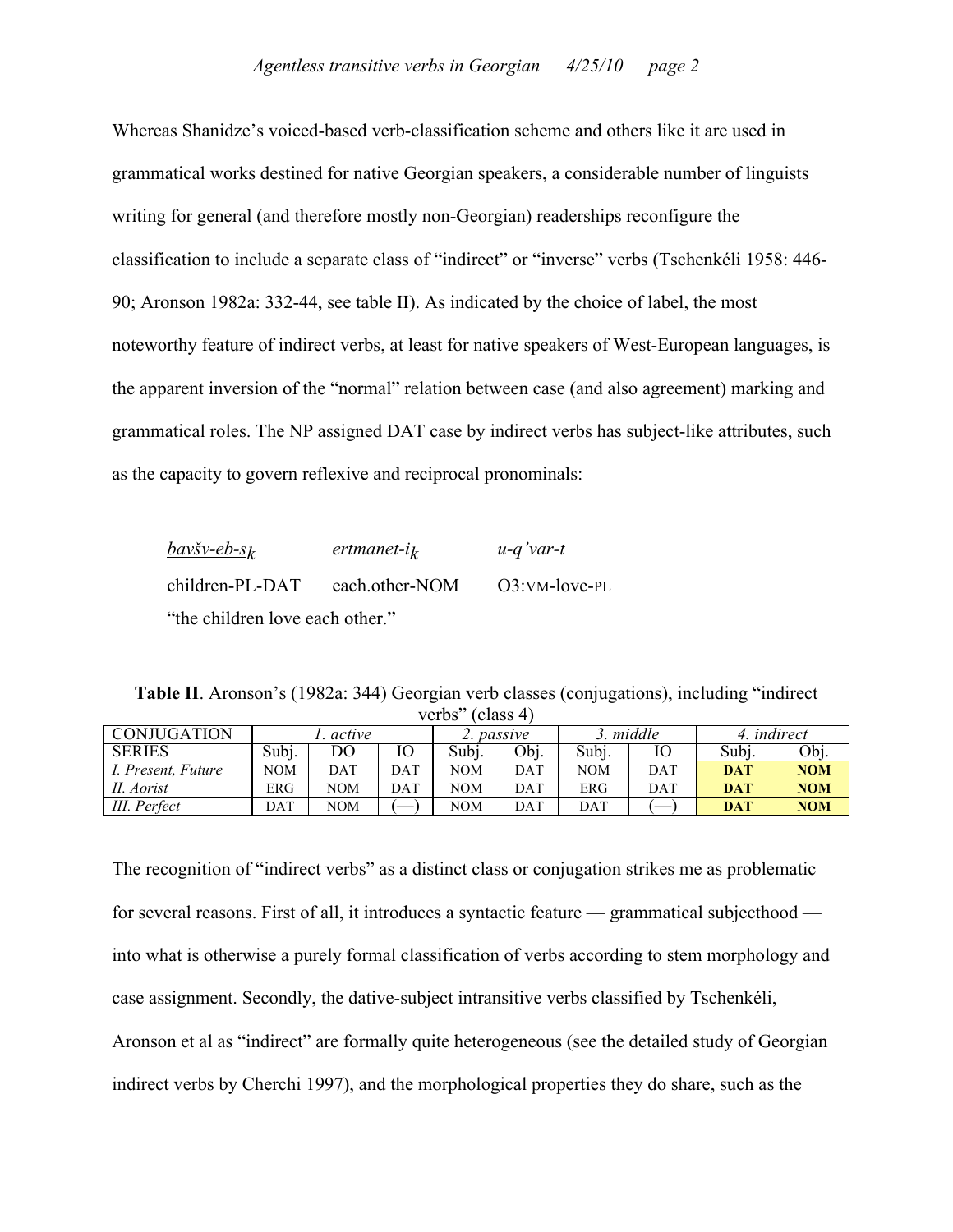shape of their future and aorist stems, do not exclude a small number of nominative-subject verbs. Finally, indirect syntax, as indicated by subject properties accruing to an argument marked as a morphological object (according to case assignment and agreement), is by no means limited to "indirect verbs". A significant number of bivalent intransitive verbs (which Tschenkéli and Aronson group into Class 2) attribute syntactic subject privileges to their formal indirect-objects. Furthermore, there are even a handful of transitive verbs (i.e. Class 1) characterized by indirect syntax, as in the example below. As a consequence, I prefer to retain a classificational scheme such as Shanidze's, based on the crosscutting criteria of ERG-case assignment (Classes 1  $\&$  3) and the form of the future/aorist stem (Classes  $3+4$  vs.  $1+2$ ), without consideration of syntactic criteria.<sup>2</sup>

*bav!v-eb-sk ertmanet-ik a-int'eres-eb-t*  children-PL-DAT each.other-NOM VM-interest-SM-PL "the children are interested in each other" (lit. "each other interests the children")

The topic of this paper is a subtype of Georgian indirect transitive verb that has received little attention from linguists, the agentless transitive verb (ATV). The ATV is characterized by transitive morphology (most often that characteristic of causative verbs: version vowel /a-/ $^3$  and present-series marker /eb-/); but only one argument, formally marked as an object, is subcategorized. In other words, ATVs look like ordinary Georgian transitive verbs, but are not accompanied by overt grammatical subjects. Their one surface argument is assigned dative case,

 $2$  Harris (1981: 131) makes a similar argument, although on the basis of different presuppositions about the relationship between deep and surface structure.

<sup>&</sup>lt;sup>3</sup> On the Kartvelian grammatical category traditionally called "version", which in many respects corresponds to middle-voice and applicative categories in other languages, see, among others, Boeder 1968, Aronson 1982b, Lacroix 2009.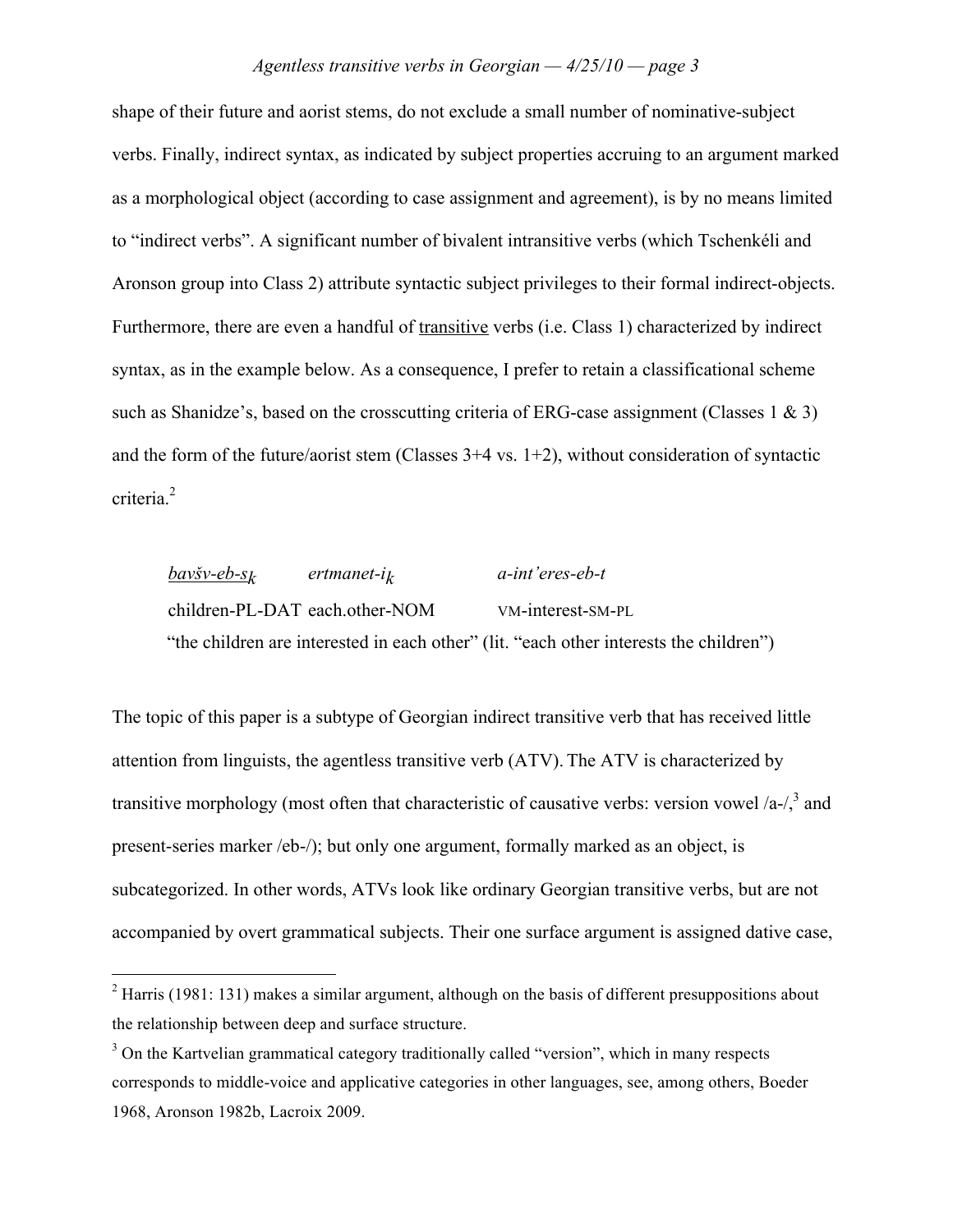and controls object agreement marking in the verb. Here are three examples of ATVs, two of them from Georgian-language Internet chat groups, and one from a short story by a popular contemporary writer. The single argument of each of these verbs is marked by the 1sg object marker m-. Each ATV also ends with a S3sG suffix (present & subjunctive -s, past-indicative -a), which is not cross-indexed to a surface NP.

- (1) *ertxel kimi-is lekcia-ze da=m-a-mtknar-a* once chemistry-GEN lecture-at PV=O1SG-VM-yawn-AOR.S3SG "Once **I yawned** at a chemistry lecture" (chat group *Tbilisi forum*)
- (2) *dzalian a=civ-d-a, ga"'irvebul-ma maisur-i-c k'i "amo=v-i-"'im-e,* very got.cold-S3SG distressed-ERG T-shirt-NOM-also Prt PV-S1-VM-stretch-AOR *m-a-k'ank'al-eb-d-a mainc* O1SG-VM-shiver-SM-IMP-S3SG nonetheless "It got very cold. Suffering (from the cold) I stretched my T-shirt downward, but still **I was** shivering" (Guram Dočanišvili *Erti ramis siq'varuli*)
- (3) *v-k'vd-eb-i liv t'ailer-ze m-a-bod-eb-s mas-ze!!* S1-die-SM-PRS L. T.-on O1SG-VM-craze-SM-S3SG her-on "I'm dying over Liv Tyler, **I am crazy** about her" (chat group *Netgamer*)

Compare the syntactic frame of the ATV *a-xvel-eb-s* "X coughs" to that of an ordinary causative verb, such as *a-myer-eb-s* "X makes Y sing":

- (4) *bi"'-s a-xvel-eb-s* boy-DAT VM-cough-SM-S3SG "The boy is coughing"
- $(5)$  *megobar-i bič* $\cdot$ -s *a-myer-eb-s* friend-NOM boy-DAT VM-sing-SM-S3SG "A friend makes the boy sing"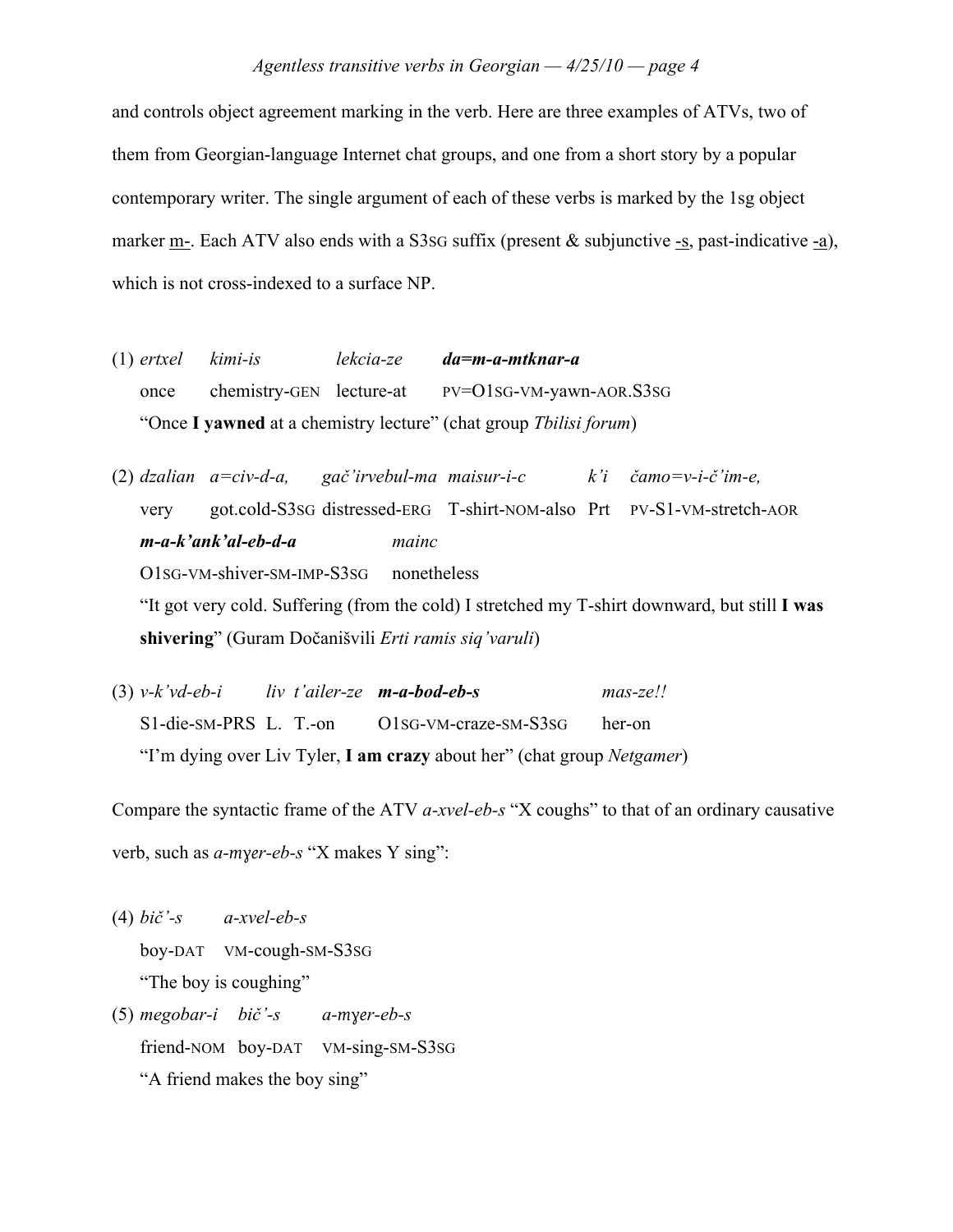The verbs *a-xvel-eb-s* and *a-myer-eb-s* have identical morphology, but whereas the latter subcategorizes for both a DAT-case NP denoting the singer and a NOM-case argument denoting the person or situation that causes the singer to sing, *a-xvel-eb-s* is only accompanied by a single NP, designating the one who coughs. At first glance, sentence (4) looks like it ought to mean "X makes the boy cough", but no "X" ever appears with the habitual markers of a causative agent (NOM case in the present series of paradigms, ERG case in the aorist and optative). The author of example (3) claims to be driven crazy, and specifies the actress Liv Tyler as the proximal cause, but the NP referring to her is marked by a postposition (*-ze* "on, at"), and does not occupy the role of grammatical subject. For all intents and purposes, *a-xvel-eb-s, a-bod-eb-s* and other ATVs are monovalent.<sup>4</sup>

I have so far identified around three dozen ATVs in Modern Georgian, which are shown in Table III. In semantic terms, Georgian ATVs appear to form a coherent group: All examples that I have found denote observable — but usually involuntary — responses to internal physiological conditions. One subset clusters around the physiological symptoms of fever or chills: shivering, trembling, delirium and the like. Another group, semantically less tightly centered, refer to the experience of sharp pains, stomach distress, or muscular discomfort. A third subset — to which I will devote particular attention further on in this paper — comprises a small, semanticallyfocused group of verbs denoting different types of audible reaction to internal stimuli: coughing, sneezing, belching, yawning, hiccupping and vomiting.

<sup>&</sup>lt;sup>4</sup> Not everyone would agree that Georgian agentless transitive verbs are monovalent. Hewitt (2008: 97-8) postulates the existence of phantom agents — denoting the medical condition, "Providence", "the circumstances", or whatever a folk-semantic theory would hold responsible for the condition described somewhere in the deep semantic structure of these verbs. Such an account, however, fails to provide an explanation for the shift in case-assignment behavior discussed below and illustrated in (12b).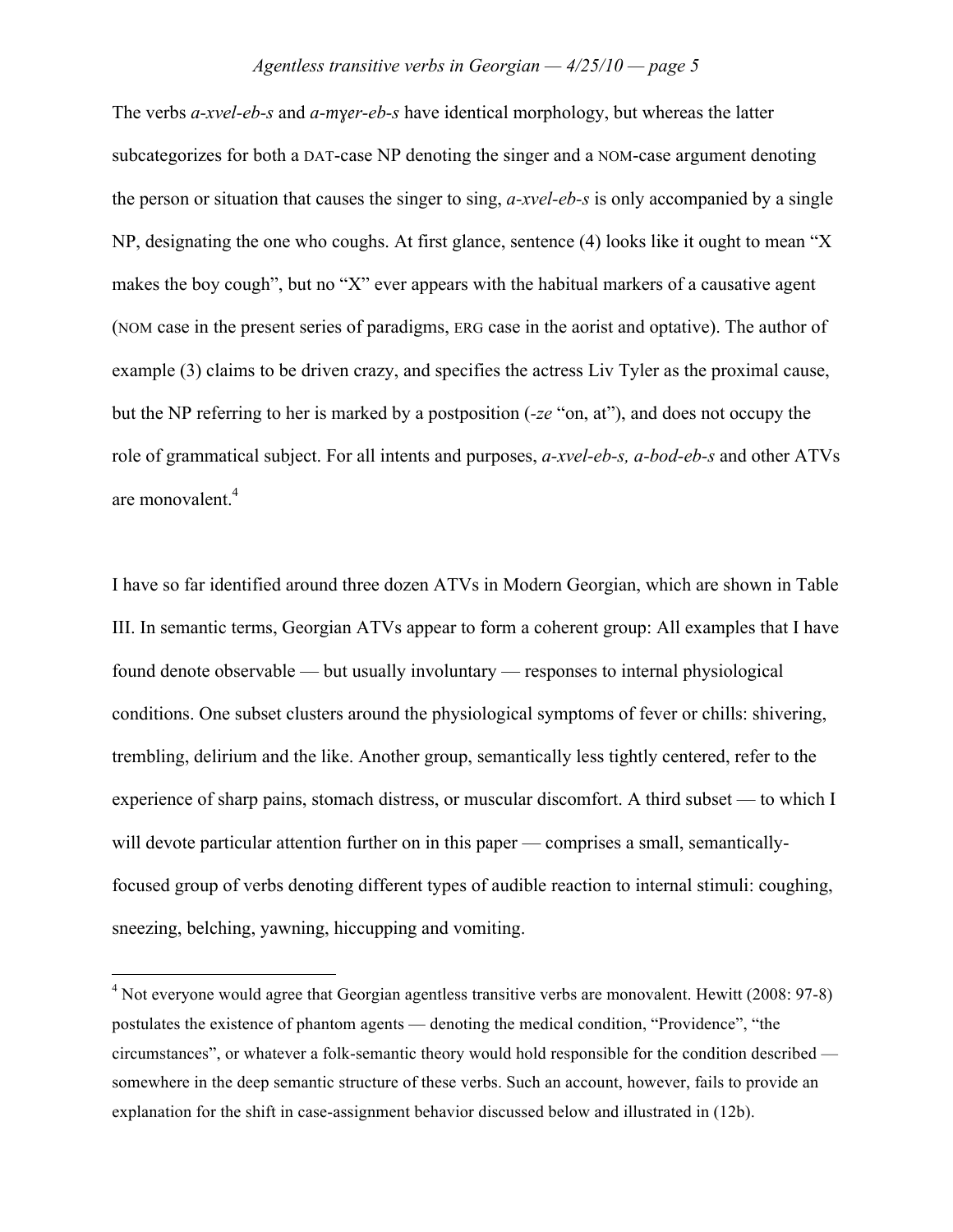## Table III. **Georgian agentless transitives and causatives.**

[cp B. Jorbenadze 1985: 164-165; N. Jorbenadze 2006: 26; Melikishvili 2001: 239-240].

#### **I. FACULTATIVE AGENTLESS TRANSITIVE VERBS**

#### **Ia. CAUSATIVE**

Ø=/ga=m-a-caxcax-eb-s "I tremble"  $Ø = m-a-ta$  xtax-eb-s "I am overcome by quivering, trembling" Ø=m-a-dzagdzag-eb-s "I tremble" Ø=m-a-dzigdzig-eb-s "I tremble"  $ga=$ /da=m-a-zrial-eb-s (t'anši) "I am overcome by shaking, trembling (in my body)"  $ga = / \xi e = m - a - \xi r$ ial-eb-s (t'an $\xi$ i) "I am overcome by shuddering, my whole body trembles" m-a-trtol-eb-s "I am overcome by shaking, trembling" a=/ga=/še=m-a-žržol-eb-s (t'anši) "I am overcome by shuddering, my whole body trembles"  $a=/ga=/\xi e=m-a-k'ank'al-eb-s$  "I begin to shake, am overcome by shaking" Ø=/a=m-a-baban-eb-s "I shiver"  $\varnothing$ =/ga=/še=m-a-ci(v)-eb-s "I have/get hot & cold spells"  $\varepsilon$ =m-a-mcivn-eb-s "I shiver (esp. from fever)" m-a-cxel-eb-s "I have a fever (from malaria)" m-a-cxro-eb-s (< cxro "malaria") Ø=m-a-bod-eb-s "I am delirious (from fever)" ga=/da=m-a-zmor-eb-s "I feel the need to stretch out" amo=/da=m-a-zid-eb-s "I am nauseous" m-a-payarat-eb-s "I have diarrhea"

#### **Ib. NON-CAUSATIVE**

da=m-cecxl-av-s "I have a hot flash" ga=m-q'in-av-s "I feel ice-cold" m-zrzn-i-s "I am overcome by shuddering, trembling"  $m$ - $\check{c}$ xvlet'-(av)-s "I feel a stabbing, sticking pain" m-c'ic'k'n-i-s "I feel a stabbing, knifing pain"  $da=$ / $\gamma$ e=m-xut-av-s (muxlebši) "my knees fell stiff (e.g. from rheumatism)"

#### **II. LEXICAL AGENTLESS TRANSITIVE VERBS (all formally causative)**

da=/amo=m-a-xvel-eb-s "I cough" Ø=/da=m-a-mtknar-eb-s "I yawn" amo=/da=m-a-boq'in-eb-s "I belch" da=m-a-bloq'in-eb-s "I belch" c'amo=m-a- $\frac{1}{2}$ loq'in-eb-s "I belch" Ø=/da=m-a-slok'in-eb-s "I have the hiccups" Ø=/da=m-a-cemin-eb-s (cxvirs) "I sneeze" Ø=/da=m-a-cxik'v-eb-s "I sneeze" Ø=/amo=/gadmo=m-a-rc'q'-ev-s "I vomit" amo=/c'amo=m-a-zid-eb-s "I vomit" Ø=m-a-yebin-eb-s "I vomit"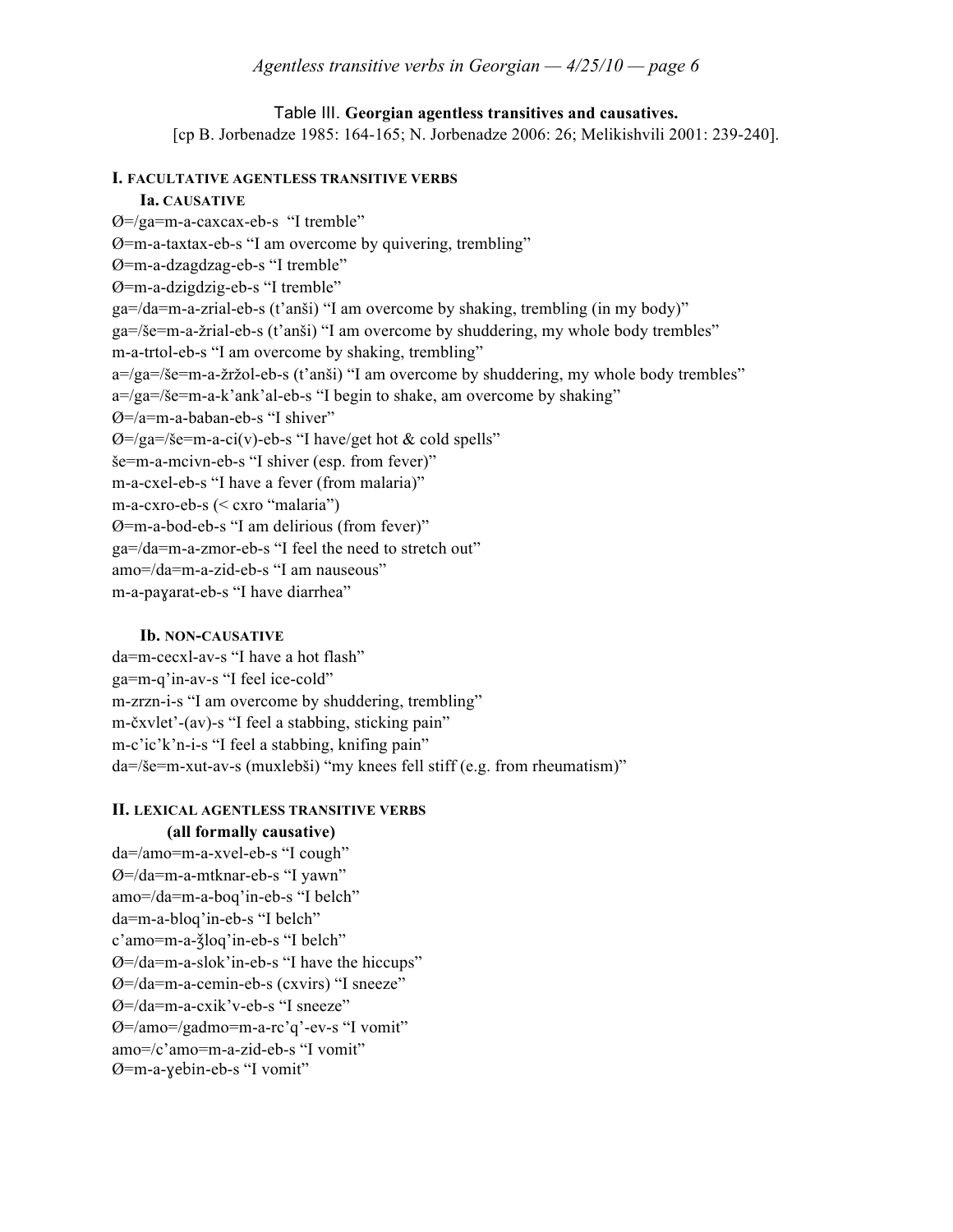**§2. Impersonal transitives**. Similar types of verbs have been identified in other languages. In dependent-marking languages of nominative-accusative alignment, such as Latin, Icelandic, Russian or German, ATVs — usually referred to in the literature as "impersonal transitives", "transimpersonals" or "accusative-subject verbs"— assign accusative case, as do ordinary transitive verbs, but are accompanied by non-referential nominative-case arguments (typically 3sg neuter pronouns) or no nominative-case NP at all (Fay 1917; Lehmann 1974: 40; Gonzaléz 1984; Babby 1994, 1998; Bowers 2002; Barðdal & Eythórsson 2003; Creissels 2007).<sup>5</sup>

(6) Impersonal transitives in three Indo-European languages

#### (a) LATIN

| me paenitet | I regret, repent |
|-------------|------------------|
| me pudet    | I am ashamed     |
| me taedet   | I am weary       |

#### (b) RUSSIAN

| menja znobit | I feel chilly, feverish |
|--------------|-------------------------|
| menja rvët   | I vomit ("X rends me")  |
| menja tošnit | I feel sick             |

#### (c) GERMAN

| Mich friert (es).          | I am freezing.          |
|----------------------------|-------------------------|
| Mich hungert.              | I am hungry.            |
| Mich gelüstet (es) nach X. | I have a craving for X. |

In Amharic, which is double-marking, the single surface argument of ATVs is assigned ACC case, and governs object agreement in the verb.

<sup>&</sup>lt;sup>5</sup> I note in passing that impersonal constructions are discussed in a genre of linguistic literature distinct from that employed in this paper, in connection with their alleged link to certain facets of the mentality or world-view of speakers of languages in which such constructions occur frequently (Sériot 2000).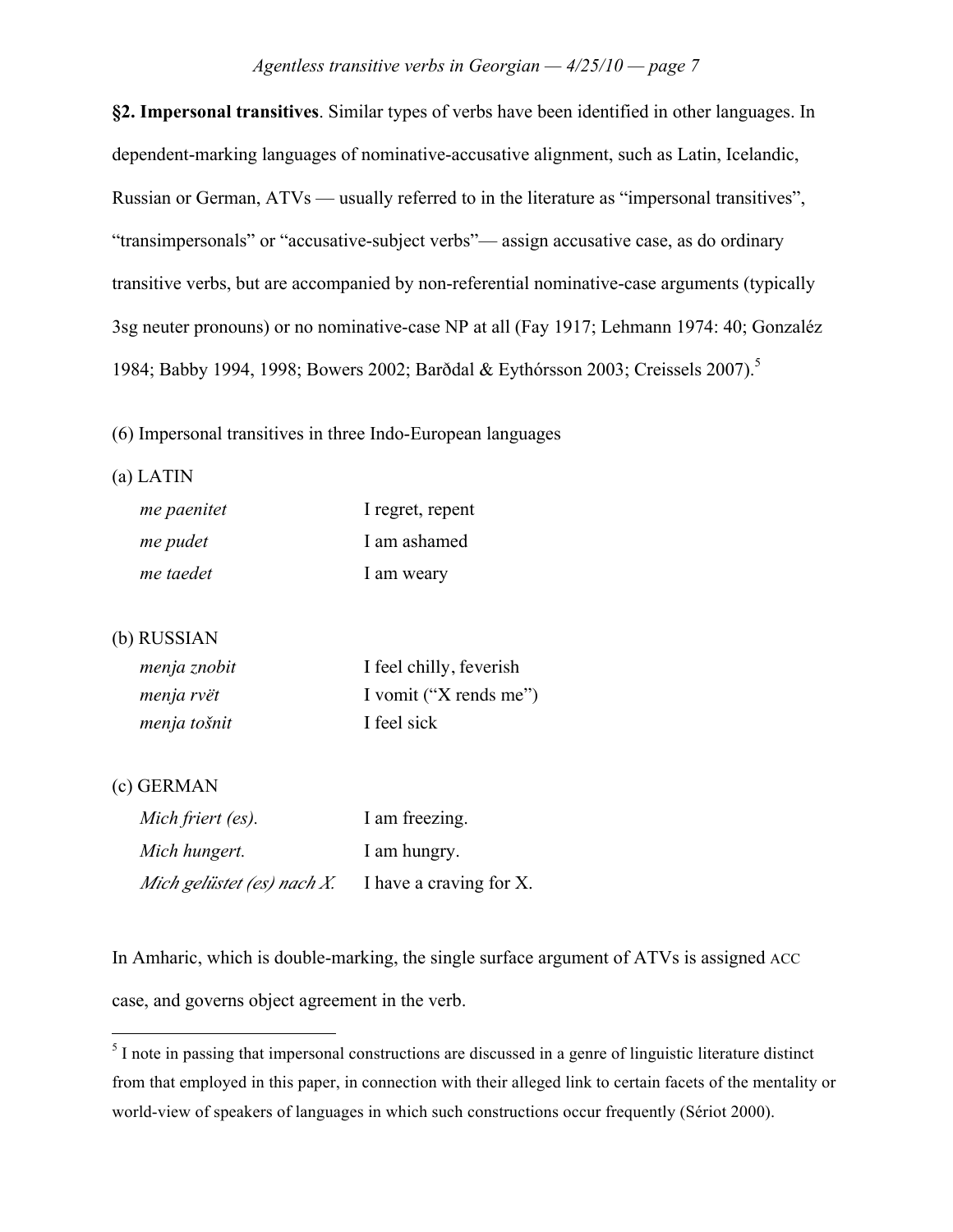(7) AMHARIC (Amberber 2000, 2002): *rabb-"-ññ* hunger.PERF-3MASC-1SGOBJ 'I am hungry.' (Lit.: 'It hungers me.')

The phenomenon of accusative-subject predicates has been extensively studied with respect to Icelandic, which, for a West-European language, has an unusually high number of verbs specifying non-nominative subjects (Bar\$dal 2001, Eythórsson 2000, Svenonius 2001). Besides monovalent ATVs, the Icelandic lexicon includes twenty or so bivalent verbs which assign accusative case to both core arguments, the grammatical subject as well as the object.

(8) ICELANDIC (Bar\$dal 2001: 203)

a.  $\dot{A}na$   $lag\delta i$ . river.ACC froze 'The river froze.'

b. *Mig dreymdi ömmu.* I.ACC dreamt grandma.ACC 'I dreamt of grandma.'

The identification of ATVs in dependent-marking languages of consistently ergative alignment cannot in principle be based on case assignment alone, since the single argument of an ATV would receive the same absolutive marking as the subject of an intransitive verb. Johanna Nichols (p. c.) has nonetheless detected a small number of ATVs in the Northeast Caucasian language Ingush. These expressions either employ a transitive auxiliary verb (*loac* "catch, capture",  $C.u$  "make"  $[C = class-agreement$  marker]), or are transitive verbs which are facultatively agentless.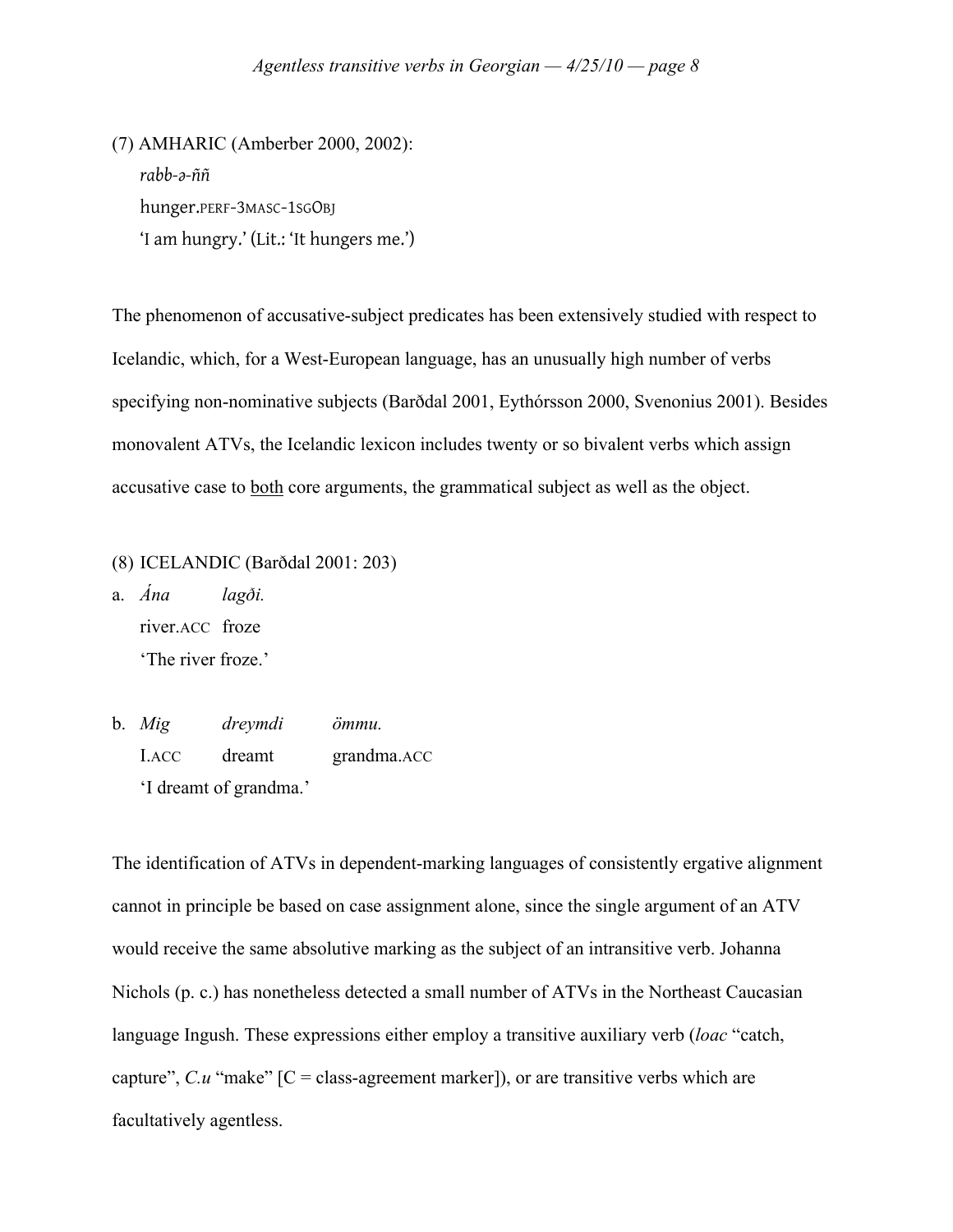#### **Ingush agentless transitives** (Johanna Nichols, p.c. )

*maalx/but loac* 'solar/ lunar eclipse occurs' [lit. "X catches sun/moon"] *loac* "catch, capture" *dosh d.uuc* 'go on trial, be on trial' [lit. "X narrates word/matter"]

AGENTLESS CONSTRUCTIONS WITH AUXILIARY VERB *C.u* "make" [C = class prefix]

| $muq = d.u$          | 'rust, get rusty, rust through, be rust-eaten, corrode'                            |  |  |  |  |
|----------------------|------------------------------------------------------------------------------------|--|--|--|--|
| $sha = b.u$          | 'freeze, turn to ice' [lit. "X makes ice (sha)"]                                   |  |  |  |  |
| $qeika = d.u$        | 'cough'; 'be sick, have a cough' ( <i>qeik</i> 'cry, shout')                       |  |  |  |  |
| $\textit{sotta}=d.u$ | 'stretch (on waking)'<br>( <i>sott</i> 'bend, curve')                              |  |  |  |  |
| ${partial=d.u}$      | 'make up one's mind (to); decide, dare' (loarh 'count, respect, consider, decide') |  |  |  |  |
|                      | $sa = got(ta) = d.u$ 'be worried, be upset' (sa 'soul', gotta 'narrow, cramped')   |  |  |  |  |
| $qoa = d.u$          | 'manage, find time, manage to find time, manage to finish'                         |  |  |  |  |

The number of ATVs in languages for which I have information ranges from a handful (3 to 5) to the two or three dozen ascribed to Icelandic (see Table IV). More importantly, the semantic characteristics of these verbs, in Indo-European and non-Indo-European languages alike, are strongly similar. On the whole, ATVs denote sensations, symptoms and changes of state which normally occur spontaneously, or without the experiencer's volition:

- (i) psychophysiological sensations (*be cold, hungry, tired*)
- (ii) symptoms of illness or other internal states (*shiver, sneeze, have cramps*)
- (iii) emotional reactions, almost always negative (*feel fear, disgust, shame*)
- (iv) changes of weather, state, bodily health or life-cycle phase (*freeze, rust, age, die*)
- (v) passive movement (only described for Icelandic, as far as I know: *drift, be carried*)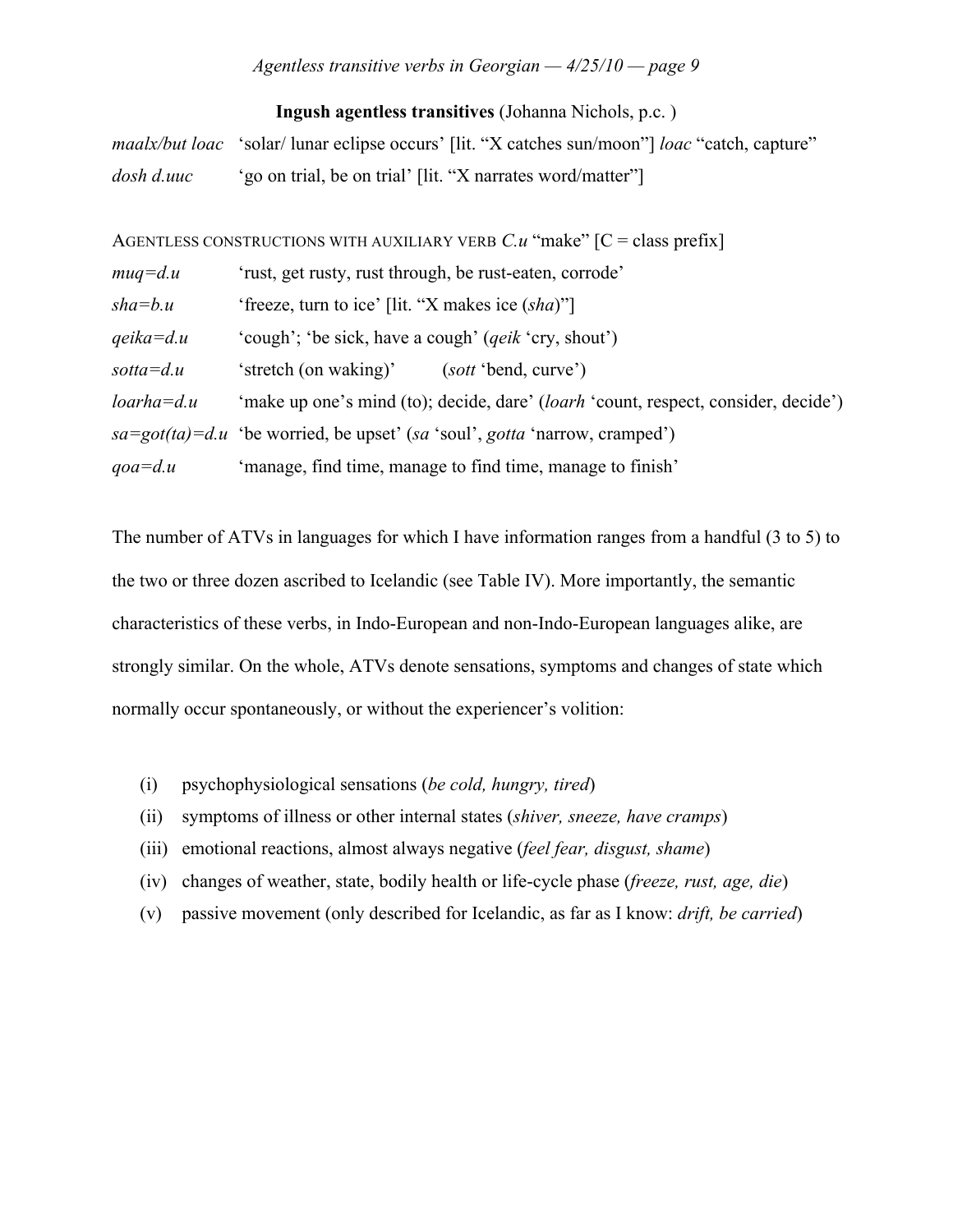|                                 | <b>GEO</b>              | LAT | <b>RUS</b>              | ICE                     | <b>GER</b>              | AMH                     | <b>SHI</b>              | <b>NGA</b>              | <b>ING</b>              |
|---------------------------------|-------------------------|-----|-------------------------|-------------------------|-------------------------|-------------------------|-------------------------|-------------------------|-------------------------|
| <b>I. PSYCHOPHYSICAL</b>        |                         |     |                         |                         |                         |                         |                         |                         |                         |
| <b>SENSATIONS</b>               |                         |     |                         |                         |                         |                         |                         |                         |                         |
| hunger, thirst                  |                         |     |                         | $\overline{X}$          | $\overline{X}$          | $\overline{X}$          | $\overline{\mathrm{X}}$ |                         |                         |
| heat, cold                      | X                       |     |                         | $\overline{\mathrm{X}}$ | $\overline{X}$          | $\overline{X}$          | $\overline{\mathrm{X}}$ | X                       | $\overline{\mathrm{X}}$ |
| dizziness, delirium             | X                       |     |                         | $\overline{X}$          |                         |                         |                         |                         |                         |
| pain                            | X                       |     |                         | $\overline{\mathrm{X}}$ |                         | X                       |                         | X                       |                         |
| sleepiness, exhaustion          |                         |     |                         |                         |                         |                         | X                       |                         |                         |
| <b>II. OBSERVABLE SYMPTOMS</b>  |                         |     |                         |                         |                         |                         |                         |                         |                         |
| shivering, fever, chills        | $\overline{\text{X}}$   |     | $\overline{\mathrm{X}}$ |                         |                         |                         |                         |                         |                         |
| audible (cough, belch, &c)      | $\overline{\mathrm{X}}$ |     |                         |                         |                         | X                       |                         |                         | X                       |
| nausea, diarrhea, cramps        | $\overline{\mathrm{X}}$ |     | X                       | X                       |                         | X                       |                         |                         |                         |
| paralysis, stiffness            | X                       |     | $\overline{\mathrm{X}}$ |                         |                         |                         | $\overline{\text{X}}$   |                         | $\overline{X}$          |
| swelling, fatness               |                         |     |                         |                         |                         |                         | $\overline{\text{X}}$   |                         |                         |
| stumble, fall                   |                         |     |                         |                         |                         | $\overline{\mathrm{X}}$ | Χ                       |                         |                         |
| <b>III. EMOTIONS (NEGATIVE)</b> |                         |     |                         |                         |                         |                         |                         |                         |                         |
| fear, worry, sorrow             |                         |     |                         | $\overline{X}$          |                         | $\overline{\mathrm{X}}$ | $\overline{\mathrm{X}}$ | $\overline{\mathrm{X}}$ | $\overline{X}$          |
| shock, surprise                 |                         |     |                         | $\overline{\mathrm{X}}$ |                         | $\overline{\text{X}}$   | X                       |                         |                         |
| moral reaction                  |                         | X   |                         | X                       |                         |                         |                         | X                       |                         |
| need, lack, longing             |                         |     |                         | X                       |                         | X                       |                         |                         |                         |
| boredom                         |                         |     |                         |                         |                         |                         | $\overline{\mathrm{X}}$ |                         |                         |
| positive emotion (happiness)    |                         |     |                         |                         |                         | $\overline{\mathrm{X}}$ |                         | $\overline{\mathrm{X}}$ |                         |
| <b>IV. COGNITIVE</b>            |                         |     |                         |                         |                         |                         |                         |                         |                         |
| memory                          |                         |     |                         | $\overline{\text{X}}$   |                         |                         |                         |                         |                         |
| $d$ ream                        |                         |     |                         | $\overline{\text{X}}$   | $\overline{X}$          |                         |                         |                         |                         |
| think, imagine                  |                         |     |                         |                         | $\overline{\mathrm{X}}$ |                         |                         |                         |                         |
| V. SPONTANEOUS CHANGE           |                         |     |                         |                         |                         |                         |                         |                         |                         |
| freeze, thaw                    |                         |     |                         | $\overline{X}$          |                         |                         |                         |                         | $\overline{X}$          |
| rust, rot, curdle               |                         |     |                         | X                       |                         |                         | $\overline{X}$          |                         | $\overline{\mathrm{X}}$ |
| life cycle: be born, die, age   |                         |     |                         |                         |                         |                         | $\overline{X}$          |                         | $\overline{X}$          |
| weather, celestial event        |                         |     |                         |                         |                         |                         | X                       |                         | $\overline{\mathrm{X}}$ |
| <b>VI. PASSIVE MOVEMENT</b>     |                         |     |                         | $\overline{X}$          |                         |                         |                         |                         |                         |

# Table IV. Semantic range of ATVs in various languages.

languages : Georgian, Latin, Russian, Icelandic, German, Amharic, Shina, Ngan'gityemerri, Ingush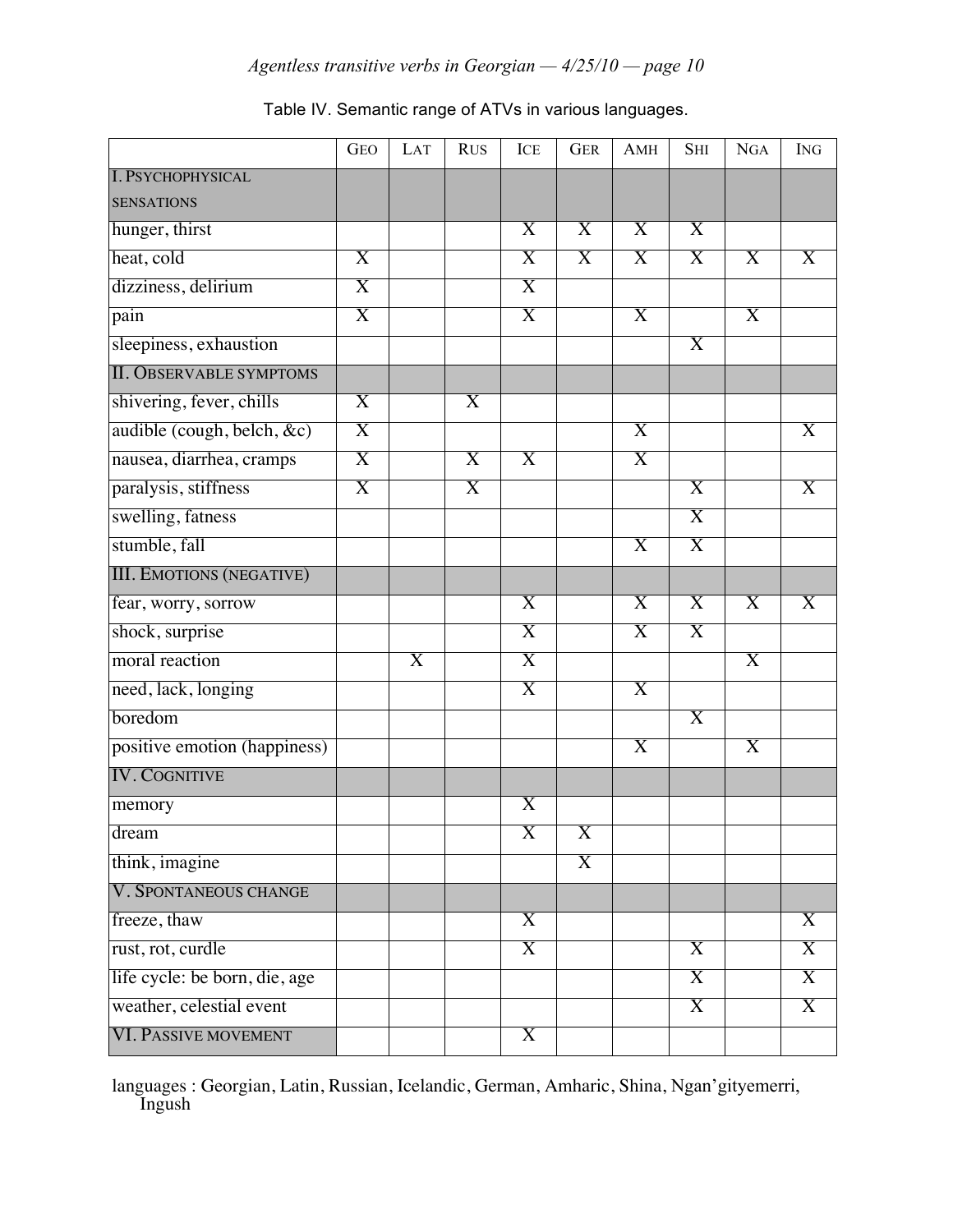Whereas the inventory of ATVs for some languages spreads over most or all of the semantic fields enumerated above, those of other languages cluster in one or two fields. The five Latin impersonals which assign accusative case describe negative reactions of an emotional and/or moral nature. The half-dozen lexical ATVs of Russian, like the larger group in the Georgian lexicon, denote physical symptoms.<sup>6</sup>

I note in passing that the classification of some of the verbs described above as ATVs has been contested by certain linguists. Moravcsik (1978: 241-2; see also Plank 1984: 352, Wunderlich 2006, Creissels 2007) characterizes Latin, German and Amharic ATVs as instances of the "extension of accusative markers to intransitive subjects", and as such, comparable to the "splitergative" or "split-S" alignments described for numerous languages (Dixon 1994: 73). According to this analysis, a phrase such as *me pudet* or *mich hungert* is generated by an intransitive verb which assigns accusative case to its subject. A similar interpretation has been proposed for the class of superficially monovalent verbs in head-marking languages such as Wichita (Rood 1971), Lakhota (Mithun 1991: 514-8) and Caddo (Mithun 1991: 525-8), which crossreference their single argument with object-agreement affixes. In Caddo, for example, the prefix kucrossreferences the 1sg patient of transitive verbs such as (9a), and also the single surface argument of certain verbs denoting states and involuntary events, such as (9b):

 $6$  Here are glosses of ATVs reported for three more languages: (i) Amharic (Bender & Fulass 1978) worry, be tired, be sick, feel gloomy, bleed (nose), be bored, be comfortable, be thirsty, yawn, have a *cramp, stumble, be disturbed;* (ii) Ngan'gityemerri (Australia; Reid 2000): *feel sad, feel shamed, be cold,* be happy, need to get one's breath back, have a toothache, feel ill at ease, feel uncomfortable talking *together;* (iii) Shina (Indic; Hook & Zia 2005): *feel hungry, thirsty, bored, ashamed, afraid, hot, cold, weak, cloyed, dizzy, exhausted; become old, fat, blind, paralyzed, startled, restless, tormented, rusty, gassy, fed up [with X]; stumble, fall, swell up, curdle, shine, die.*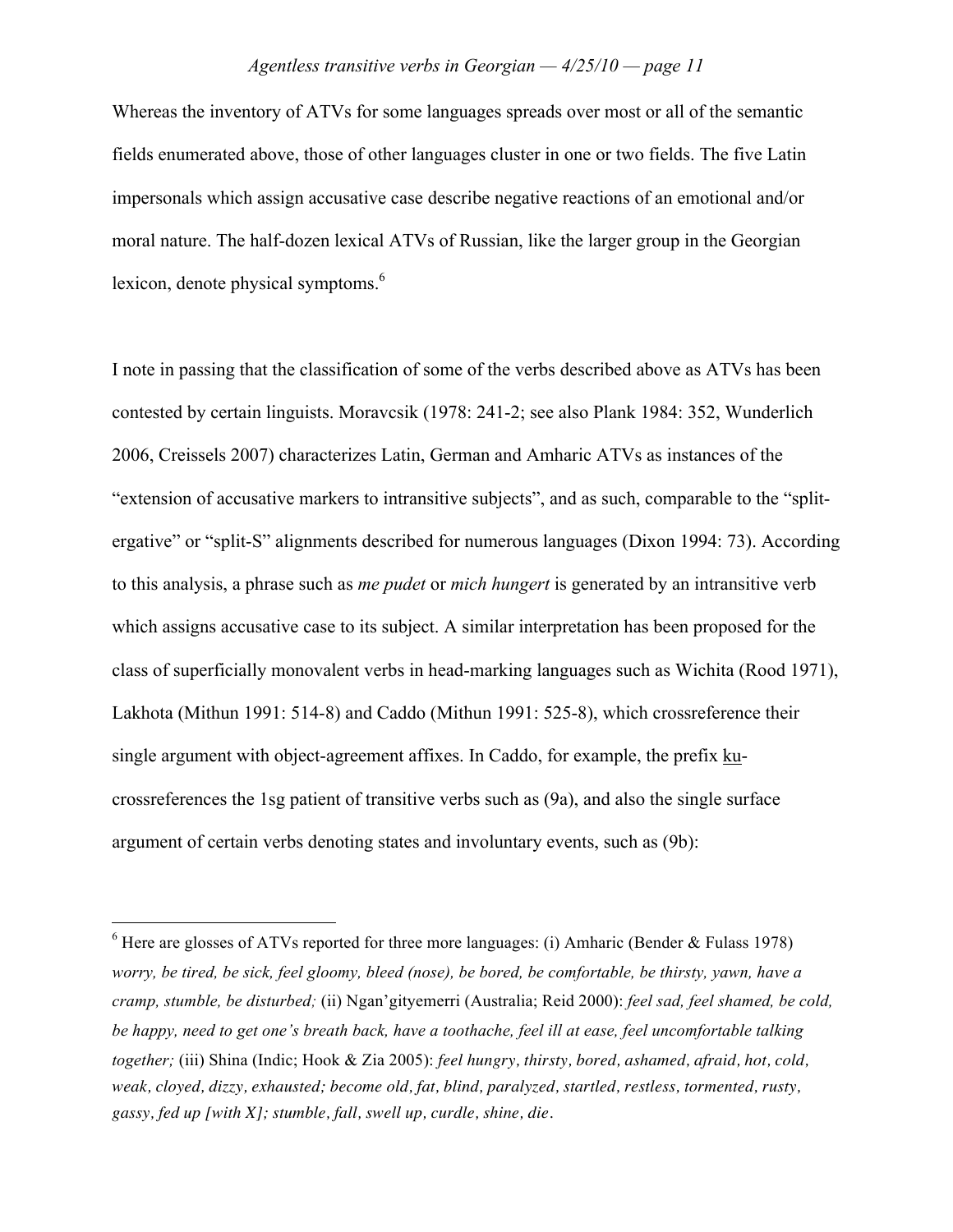- (9) Caddo (Mithun 1991: 525, 527)
- (a) *ku:wida:kuhnah* "He grabbed **me**"
- (b)  $kukah\frac{7}{w}$ *ah* "I burped"

Since 3sg subject/agent agreement in these languages is zero, such verbs could equally well be regarded as ATVs. I do not know if there are independent, language-internal grounds in Caddo and the other languages mentioned which would compel analysis of (9b) and similar verbs as intransitive rather than impersonal transitive; they may well in fact be indistinguishable for languages of this type.<sup>7</sup>

**§3. Facultative ATVs.** Georgian ATVs divide into two groups on the basis of morphological and syntactic properties. Most verbs of the first group are formally causative, as marked by the transitivizing version vowel  $\underline{a}$ - and the series marker - $\underline{eb}$ -. Many have expressive roots, as indicated by full or partial reduplication and phonetic symbolism (Holisky 1981). Shanidze (1953: 195-6) qualified the ATVs of the first group as "polysemic", since they allow both monoand bi-valent syntactic frames.

[INDIRECT TRANSITIVE, BIVALENT FRAME]

 $(10a)$  *šiš-ma isev*  $a=m-a-k'ank'al-a$ fear-**ERG** again PV=O1SG-VM-shiver-AOR.S3SG "Fear made me tremble again" (T'erent'i Graneli *yame otaxši*)

[AGENTLESS TRANSITIVE, MONOVALENT FRAME]

 (10b) *siciv-isa-gan a=m-a-k'ank'al-a* cold-**GEN-from** PV=O1SG-VM-shiver-AOR.S3SG "I trembled from the cold"

 $<sup>7</sup>$  On the distinction between impersonal transitives and intransitives with oblique subjects, and instances</sup> where the former has given rise to the latter, see Malchukov 2005.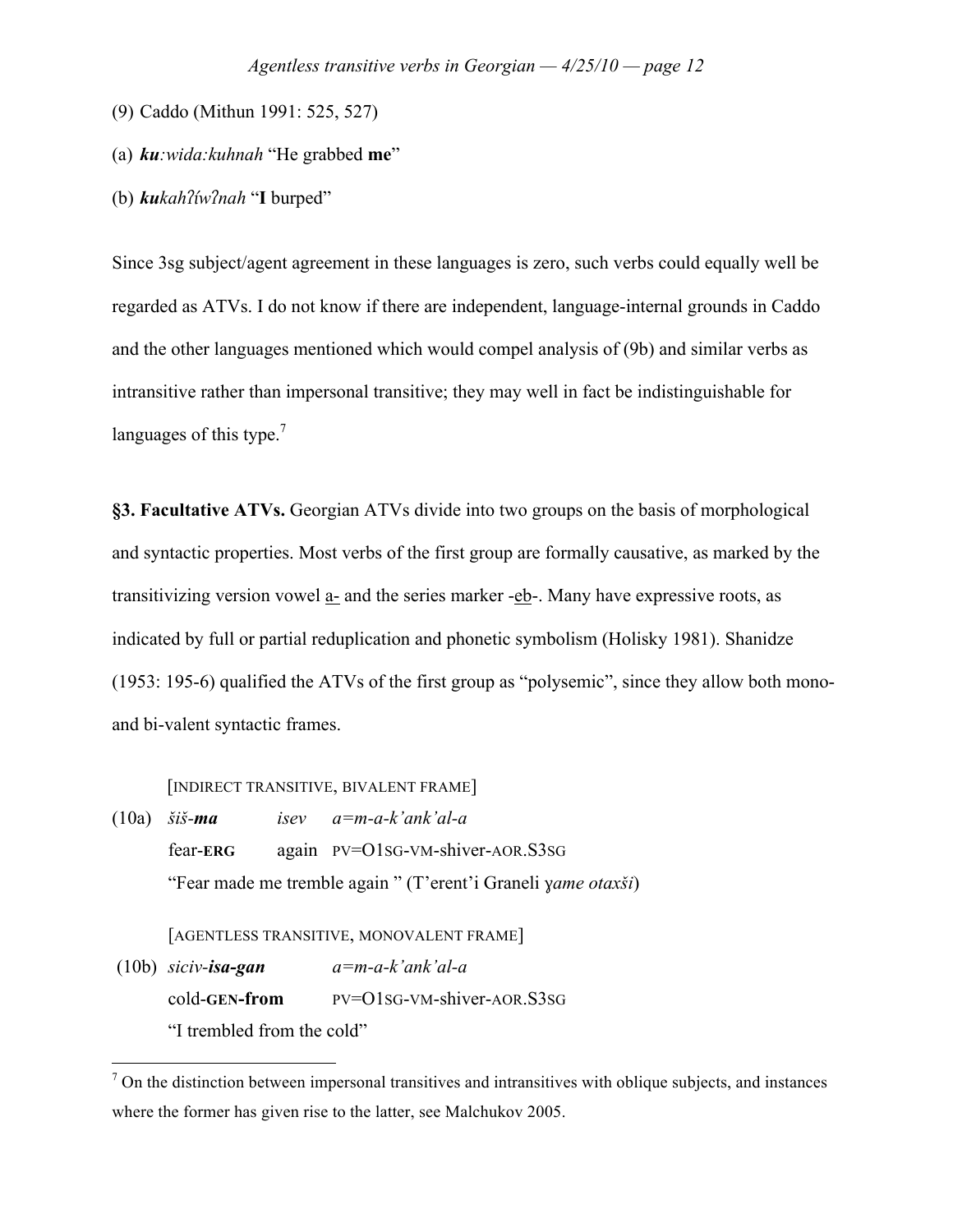Most of the bivalent homologues of ATVs are associated with indirect syntax, that is, the formal direct object — which tends to refer to human experiencers — takes on certain of the syntactic attributes of a grammatical subject at the expense of the agent, which almost invariably has inanimate or abstract reference (Tuite 1987). In accordance with the split-ergative patterning characteristic of Georgian and some of the other Kartvelian languages, the case assignment properties of transitive verbs (and some intransitives) shift from an accusative alignment in the present series of conjugational paradigms — where the DAT case doubles as an accusative marker — to an ergative alignment in the aorist and optative. Bivalent indirect intransitives conform to this pattern:

- (11a) *kal-s usiamovno mogoneba-Ø a-\$r\$ol-eb-s* woman-DAT unpleasant recollection-NOM VM-shudder-SM-S3SG "An unpleasant memory makes the woman shudder" (11b)  $kal-i$  *usiamovno mogoneba-m*  $\check{s}e=a-\check{z}r\check{z}ol-a$
- woman-NOM unpleasant recollection-ERG PV=VM-shudder-AOR.S3SG "An unpleasant memory made the woman shudder"

When the same verbs are employed with monovalent syntactic frames, however, their caseassignment properties change. The single argument is assigned dative case in both the present and aorist series:

(12a) *xazarula-s siciv-isa-gan a-\$r\$ol-eb-s* X.-DAT cold-GEN-from VM-shudder-SM-S3SG "The *xazarula* (name of an apple tree) shudders from the cold"  $(12b)$  *xazarula-s siciv-isa-gan*  $\check{g}e=a-\check{z}r\check{z}ol-a$ X.-DAT cold-GEN-from PV=VM-shudder-AOR.S3SG "The *xazarula* shuddered from the cold" (Nodar Dumbadze *Xazarula*)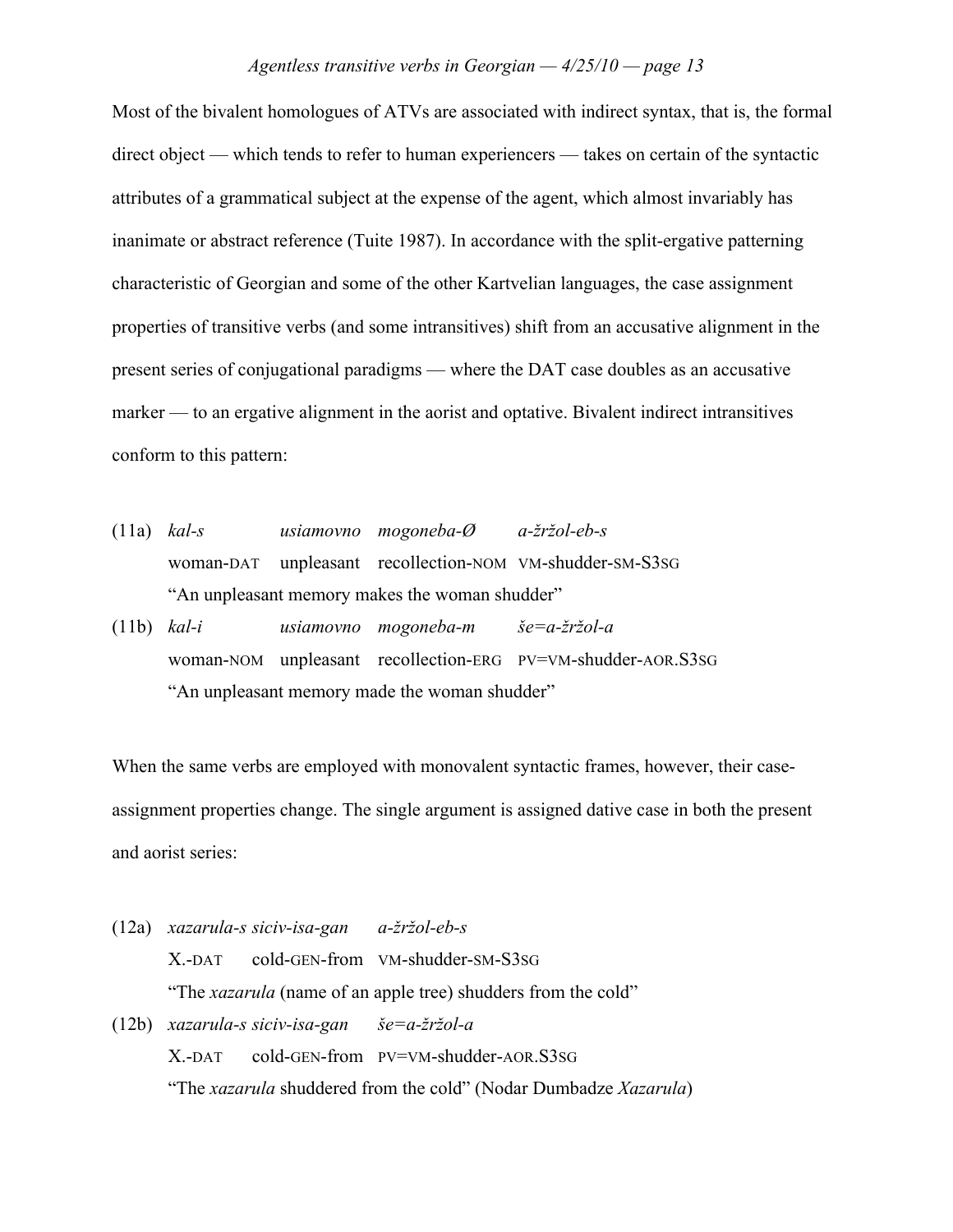The shift from direct-object (DO) to indirect-object (IO) marking brings the ATVs into conformity with the vast majority of Georgian verbs which display indirect syntax. Most such verbs belong to the passive (Class 2) or mediopassive (Class 4) types, which do not undergo case shift. The morphological subject is assigned NOM case, and the morphological IO — which, in the case of indirect verbs, receives the syntactic attributes of subjecthood — is assigned DAT case. The case-assigning properties of the two types of indirect transitives are juxtaposed to those of indirect passive and mediopassive verbs in Table V. $^8$  (A typical construction with bivalent indirect passive would be *gogo-s deda e-nat'r-eb-a* [girl-DAT mother:NOM VM-miss-SM-S3SG] "the girl-DAT misses her mother"; a typical monovalent indirect passive would be *gogo-s e-myereb-a* [girl-DAT VM-sing-SM-S3SG] "the girl-DAT feels like singing").

| $\mathcal{L}$ symactic subject marked in bold acc) |                                                               |            |                                            |            |                              |             |                                               |             |
|----------------------------------------------------|---------------------------------------------------------------|------------|--------------------------------------------|------------|------------------------------|-------------|-----------------------------------------------|-------------|
|                                                    | <i>indirect transitive</i><br>$(bivalent)$ , e.g.<br>(11a, b) |            | agentless<br>transitive), e.g.<br>(12a, b) |            | bivalent (medio)-<br>passive |             | <i>monovalent indirect</i><br>(medio)-passive |             |
|                                                    | agent                                                         | patient    | agent                                      | patient    | theme                        | experiencer | theme                                         | experiencer |
| present<br>series                                  | NOM                                                           | <b>DAT</b> |                                            | <b>DAT</b> | <b>NOM</b>                   | <b>DAT</b>  |                                               | <b>DAT</b>  |
| aorist<br>series                                   | <b>ERG</b>                                                    | <b>NOM</b> |                                            | <b>DAT</b> | <b>NOM</b>                   | <b>DAT</b>  |                                               | <b>DAT</b>  |
| perfect<br>series                                  | DAT                                                           | NOM)       |                                            | DAT)       | <b>NOM</b>                   | <b>DAT</b>  |                                               | <b>DAT</b>  |

Table V. Case-assignment by Georgian indirect verbs (syntactic subject marked in **boldface**)

The phenomenon described above seems not to have spread to agentless transitives in wish and curse formulas, which are generated by the impersonal optative construction described by Suxishvili (1979; 1986: 90-3) and Amiridze (2005). In such formulas — particularly common in the highland dialects of northern Georgia — the optative particle *net'avi* or its variants is

<sup>&</sup>lt;sup>8</sup> Transitive verbs in the present perfect and pluperfect (Series III) undergo "inversion" of the case and agreement marking assigned to their agents and patients. The agent NP receives DAT case and controls object agreement in the verb. Series III forms of ATVs are accepted by at least some speakers (albeit rejected by Melikishvili 2001: 240), but without genuine inversion.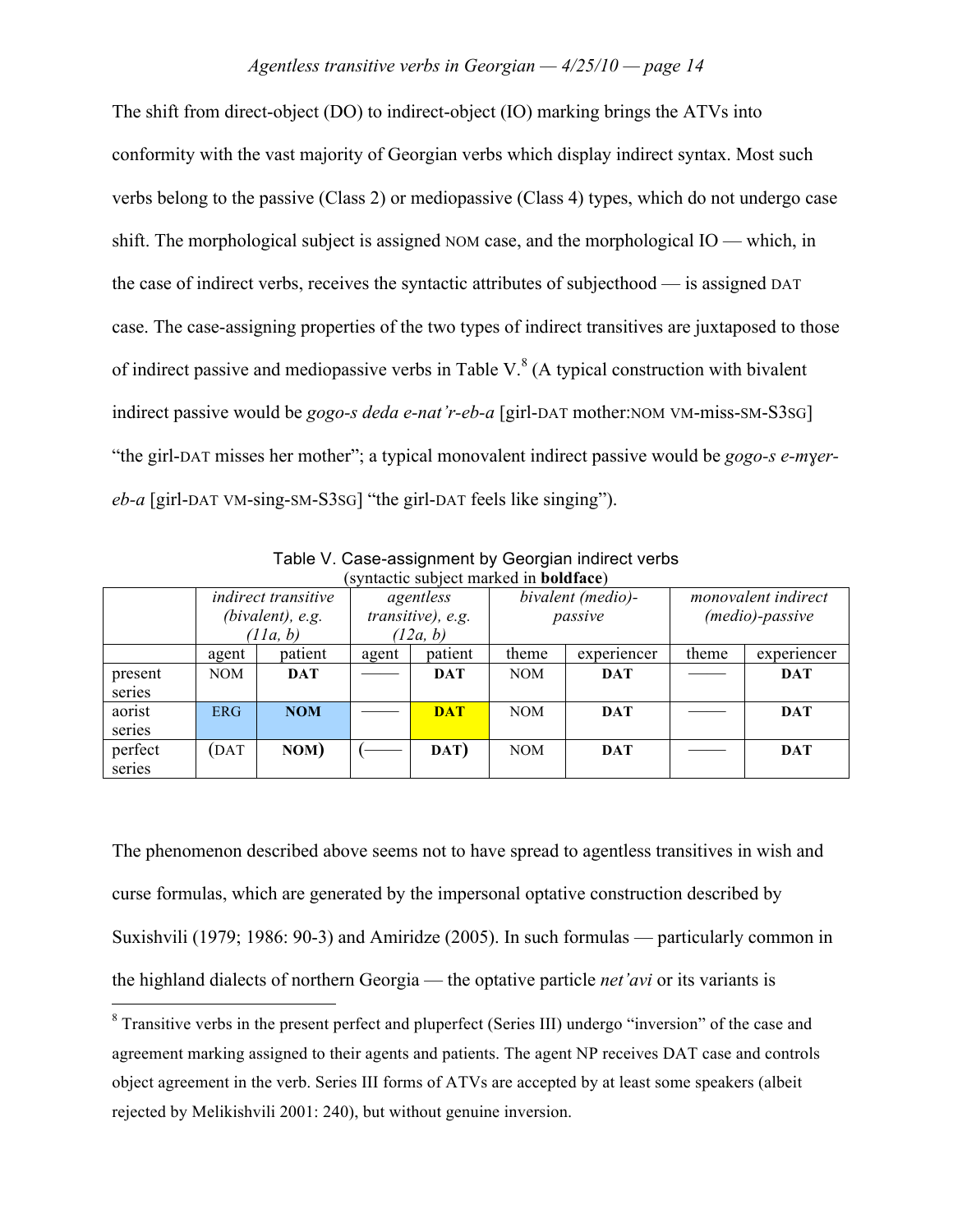combined with a transitive verb in the aorist tense. The agent of the verb was formerly expressed as an indefinite pronoun (*vin*, traces of which subsist in the particle *net'avi, net'ain* < *net'ar* "blessed" + *vin* "someone"; Shanidze 1953: 636), but its presence is no longer apparent to speakers, and in fact the particle can be dispensed with entirely, as in (13b). Impersonal optatives, which could be classified as quasi-agentless transitives — in order to distinguish them from those which undergo DO-to-IO shift as in (12b) — can be created in principle from any verb stem:

(13a) *net'ain ma=m-k'l-a mta-!ia, da=m-marx-a buneba-!ia …*  OPT PV=O1SG-kill-AOR.S3SG mountain-in PV=O1SG-bury-AOR.S3SG nature-in "May **I die** in the mountains, may **I be buried** in nature"

(lit. "May [someone] **kill me** … **bury me** …", Xornauli 1949: 216; translation Tuite 1994 #67)

(13b)*da"okili mexvec'eboda — erti d!e !en-tan m-a-mq'op-a* kneeling he.begged.me one day you-with O1SG-VM-be-AOR.S3SG "On his knees he begged me, 'May **I spend** one day with you!'" [Giorgi Leonidze *Pupala*]

As would be expected on pragmatic grounds, the beneficiary of wish formulas is generally in the  $1<sup>st</sup>$ , or less often, the  $2<sup>nd</sup>$  person. Impersonal optative constructions with a single  $3<sup>rd</sup>$ -person NP are very rare in spontaneous speech or literature. In the few examples I have come across, the single NP receives DO coding (i.e. NOM case):

(14) *net'amc k'i okros tavtav-ad gada=a-kci-a q'vela-o!*  OPT indeed golden ear-ADV PV=VM-turn-AOR.S3SG **everyone:NOM**-QUOT "May **everyone** turn into golden ears (of grain)" (Sio Myvimeli *Okros tavtavi*)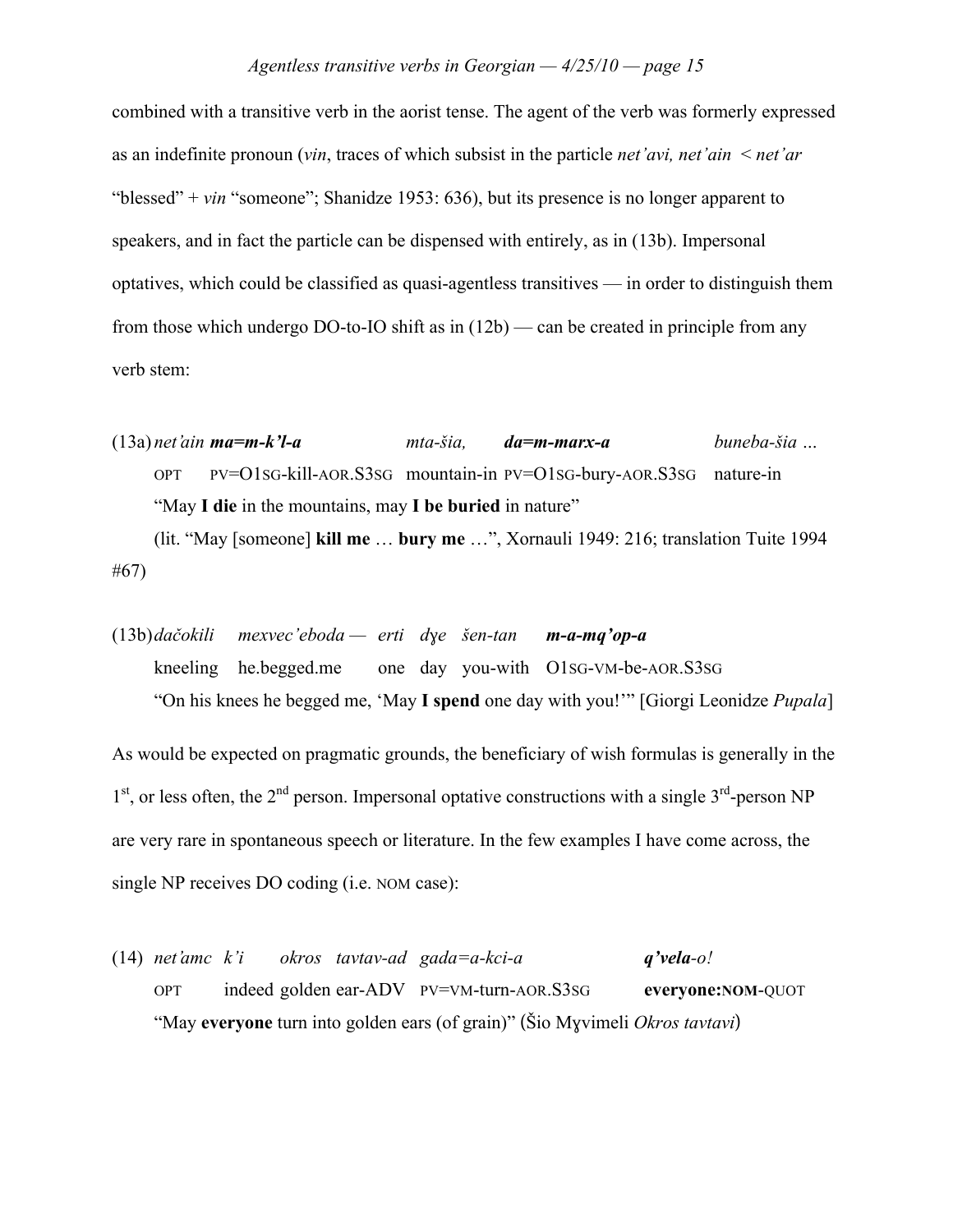**§4. Lexical agentless causatives and syntactic flip-flop**. The ten or so verbs composing the second group of ATVs in Table III are lexically agentless, that is, they are always monovalent. Although membership in this group is determined by morphosyntactic criteria, the verbs cluster around a semantic prototype as well: audible actions of the mouth or nose, sometimes accompanied by the expulsion of a gaseous or liquid substance, and usually involuntarily provoked by internal states of the body, although most of the denoted actions can be controlled by the subject. All lexical agentless transitives (LATVs) known to me are morphologically causative. Unlike the other types of ATVs, and indeed, unlike any other verb type described for Georgian, the single argument of LATVs can flip from morphological subject to morphological object status (Melikishvili 2001: 117, 240; Jorbenadze 2006: 26-39). The verb meaning "yawn", for instance, has the following two paradigms in the present tense:

| (15) |                  | <b>INDIRECT CONJUGATION</b> |           | DIRECT CONJUGATION            |                                     |  |
|------|------------------|-----------------------------|-----------|-------------------------------|-------------------------------------|--|
|      | me               | $m$ -a-mtknar-eb-s          | me        | <i>v-a-mtknar-eb</i> "I yawn" |                                     |  |
|      | 1/m <sub>e</sub> | $O1sG-VM-yawn-SM-S3SG$      |           | I/me $S1$ -VM-yawn-SM         |                                     |  |
|      | šen              | g-a-mtknar-eb-s             | šen       |                               | <i>a-mtknar-eb</i> "you (sg.) yawn" |  |
|      | mas              | a-mtknar-eb-s               | <b>is</b> |                               | <i>a-mtknar-eb-s</i> "he/she yawns" |  |

What is so unusual about the above two paradigms is not their form, but rather their nearequivalence in meaning. The single argument in each instance denotes the one who yawns. Formally comparable paradigms can also be formed from ordinary causative verbs, but the role of the argument varies according to the agreement marker it governs:

(16) *me*  $m$ *-a-m* $\gamma$ er-eb-s (is) *me*  $\nu$ -*a-m* $\gamma$ *er-eb* (mas) I/me **O1SG**-VM-sing-SM-S3SG (s/he:NOM) I/me **S1**-VM-sing-SM (s/he:DAT) "S/he makes **me** sing" "**I** make him/her sing"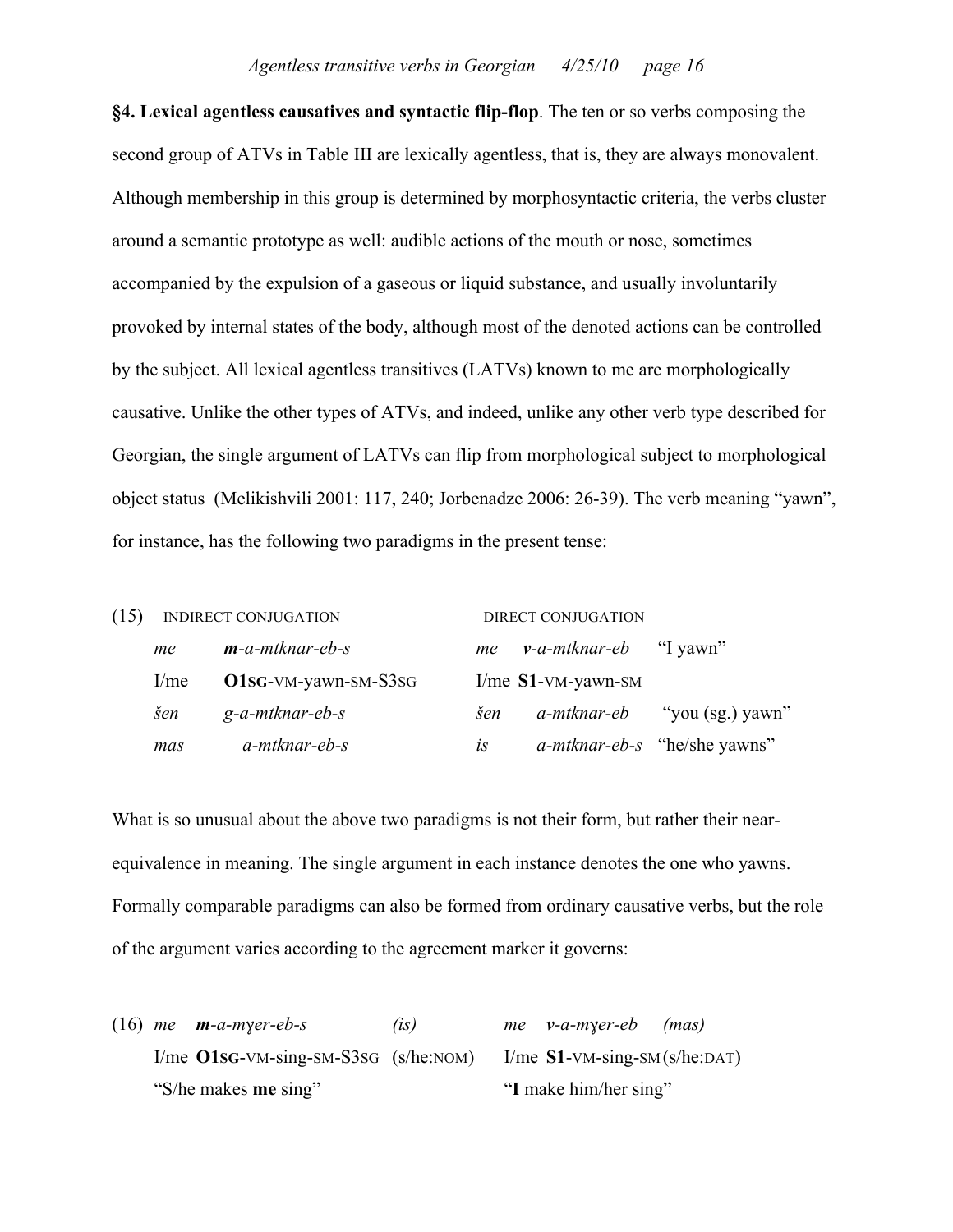All eleven LATVs known to me can undergo syntactic flip-flop as in (15). The alternation between the indirect and direct conjugations has certain semantic implications. According to Nino Amiridze (p. c.), "whereas direct-syntax forms can be used for an unintentional (*uneburi*) action as well as for sneezing or coughing on purpose, the indirect-syntax forms are only for unintentional [actions]". Note the contrast between the indirect and direct uses of *axvelebs* "coughs" in the two examples in (17), both from the play *Šebindebidan gatenebamde* by Bačo K'virt'ia. On the other hand, the direct use of the verb in (18), from an anti-smoking tract posted on the web page of the Georgian Orthodox patriarchate, does not appear to be correlated with intentional coughing.

- $(17a) c'amosvl-is$  *dye-s gaciebuli vq'opilvar; sašinlad* **m**-a-xvel-eb-d-a. [INDIRECT] leaving-GEN day-DAT chilled I.was.PERF terribly **O1SG**-VM-cough-SM-IMP-S3SG "The day I was to leave I had a cold; I was coughing terribly"
- $(17b)$  *didi*  $k'ac-ivit$  *muč* $-5i$  *v-a-xvel-eb.* [DIRECT] big man-like palm-in **S1**-VM-cough-SM "Like an adult I cough into my hand"

(18) *d!es gacilebit uk'et vgrdznob tavs, a!arc v-a-xvel-eb da* todayconsiderably better I.feel myself no-longer **S1**-VM-cough-SM and *a!arc naxveli m-a-xr\$ob-s* no-longer coughed it.chokes.me (http://www.patriarchate.ge/su/312/7text.htm) "Today I feel much better, I am no longer coughing and no longer gagging on sputum"

According to the small sample of Georgian speakers whom I consulted, the indirect conjugations of LATVs tend to be more frequent in the imperfective paradigms, such as the present and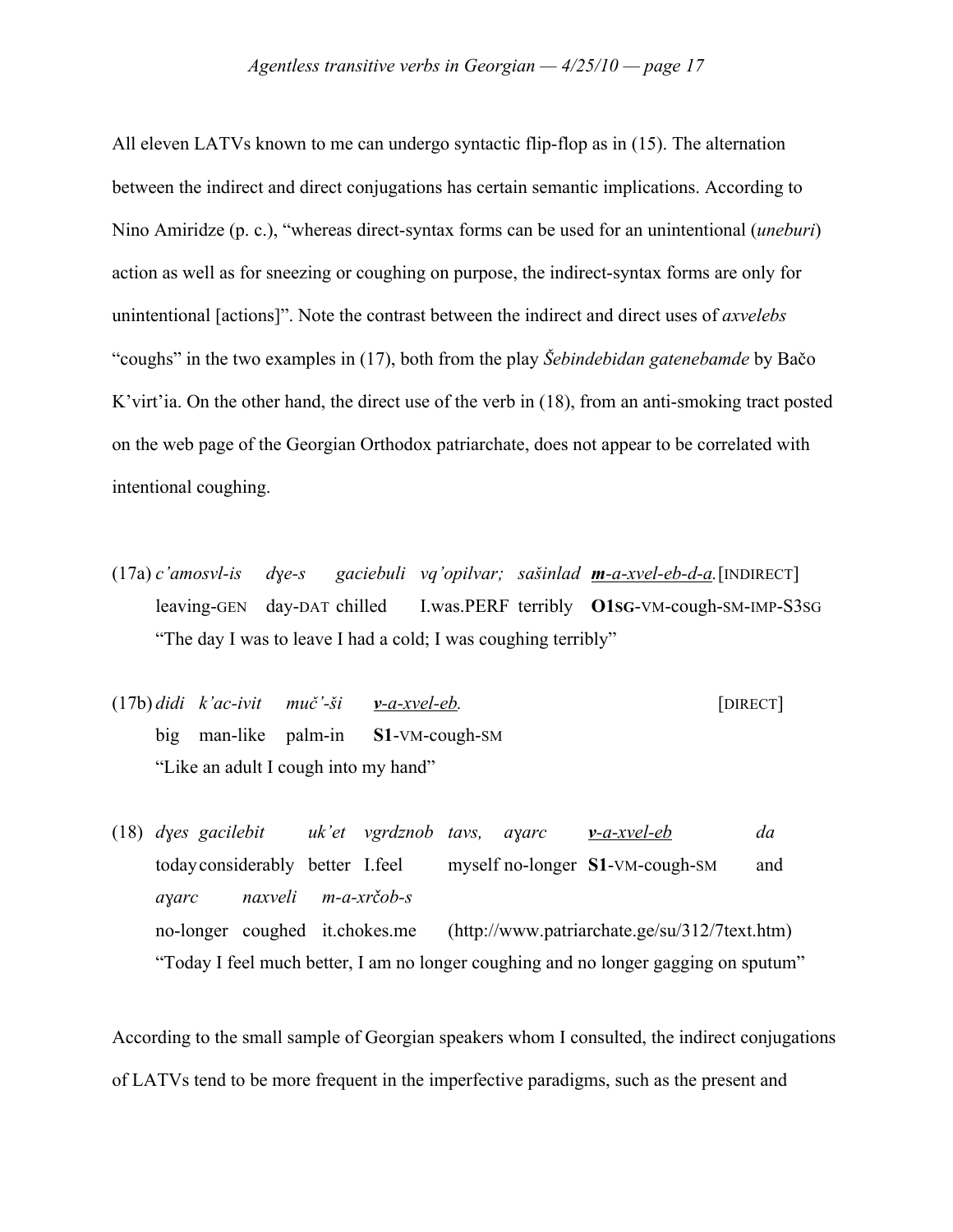imperfect, than in the aorist-series paradigms.<sup>9</sup> Perfect-series paradigms formed from indirect LATVs are uniformly judged unacceptable. According to Jorbenadze (2006: 29), some speakers consistently employ the indirect conjugation in the present and imperfect tenses, and the direct conjugation in the aorist. A sampling of Georgian texts found on the internet (mostly chat groups) implied that actual usage frequencies might vary significantly from one verb to another, but the greater likelihood of the aorist to be used in the direct conjugation was confirmed (Table VI).

| $(19)$ TENSE | INDIRECT CONJUGATION                      | DIRECT CONJUGATION                                |  |  |
|--------------|-------------------------------------------|---------------------------------------------------|--|--|
| present      | $m$ -a-xvel-eb-s<br>>                     | $v-a-xvel-eb$ "I cough"                           |  |  |
| aorist       | $da = m - a - xvel - a$<br>$\prec$        | $da=v-a-xvel-e$ "I coughed"                       |  |  |
|              | present perfect $(*da=v-u-xvel-eb-i-var)$ | $da = m - i - xvel - eb - i - a$ "I have coughed" |  |  |

|                                       |           | <b>INDIRECT</b> | <b>DIRECT</b> |
|---------------------------------------|-----------|-----------------|---------------|
| $(1)$ "I yawn(ed)"                    | present   | 56              | 87            |
| $[-mthnar-]$                          | imperfect |                 | 21            |
|                                       | aorist    | 29              | 57            |
| $(2)$ "I cough(ed)"                   | present   | 155             | 76            |
| $\lceil -xvel - \rceil$               | imperfect | 47              | 35            |
|                                       | aorist    | 25              | 29            |
| $(3)$ "I hiccup(ed)"                  | present   | 54              | 19            |
| $\left[ -s\right]$ <i>-slok'in-</i> ] | imperfect | 32              |               |
|                                       | aorist    | 8               |               |

## **Table VI. Internet survey of Georgian LATVs (1st -person singular only), February 2010**

Superficially similar phenomena have been described in other languages. One might juxtapose the syntactic flip-flop of Georgian LATVs to the shift from indirect to direct syntax for so-called Psych-verbs in Middle English, such as the oft-discussed transition from *bam cynge licoden* 

| (i) | mas       | $da = a$ -xvel-a     | (Lela Samushia, p. c.) |
|-----|-----------|----------------------|------------------------|
|     | s/he:DATA | PV=VM-cough-AOR.S3SG | "s/he coughed"         |

<sup>&</sup>lt;sup>9</sup> As is the case with facultative ATVs, LATVs assign DAT case to their single NP in the aorist series, that is, it is coded as an IO rather than a DO: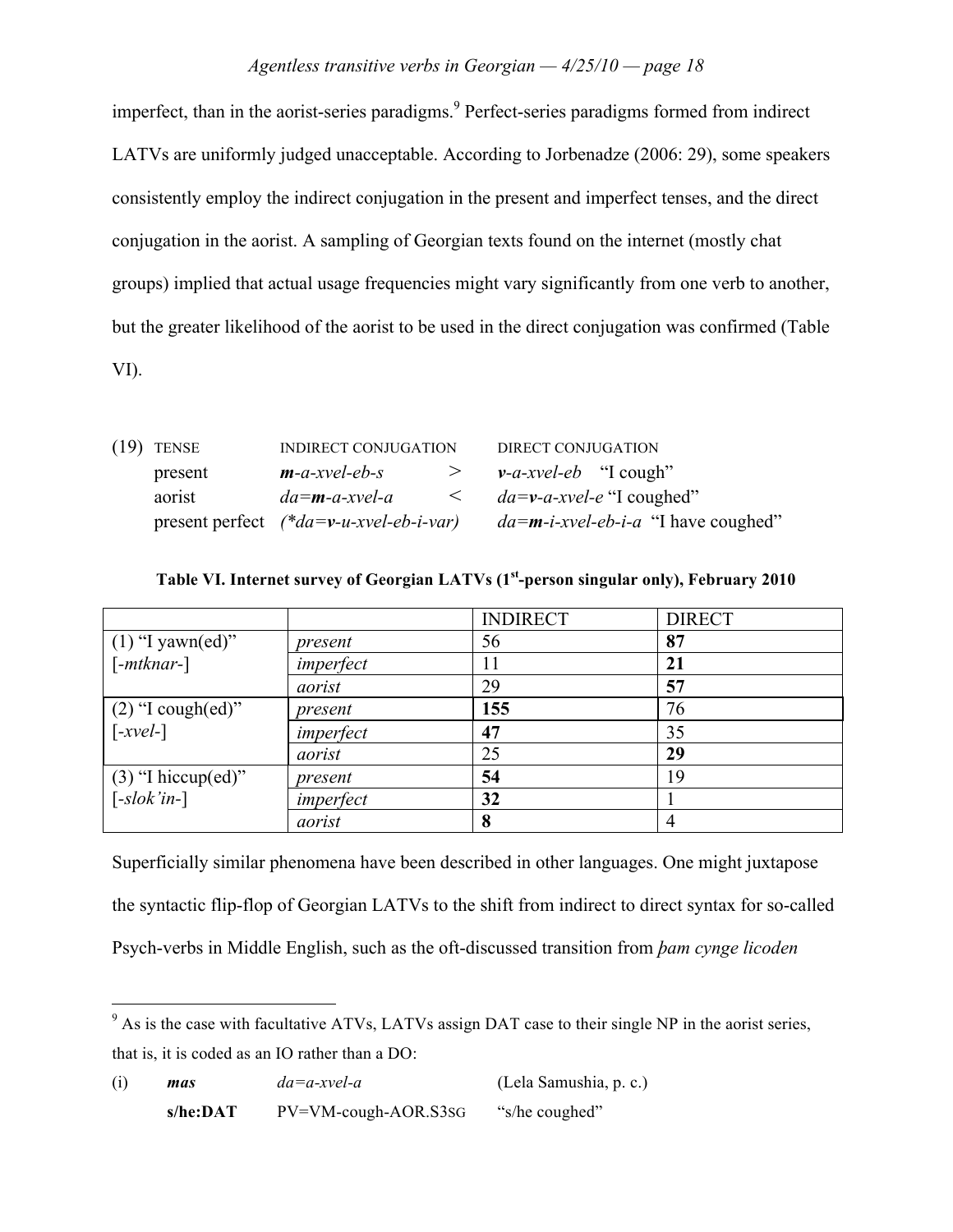*peran* [the:DAT king:DAT liked-3pl pears:NOM] to its modern equivalent *The king liked pears* (Trask 1996: 138-9). In reality the two cases have different causes. The shift from indirect to direct syntax in English and some other Germanic languages was associated with the erosion and eventual loss of case suffixes and the increasingly rigid preference for SVO word order. Nothing of the sort is happening in Georgian. Its double-marking morphosyntax has been remarkably stable since the earliest attestation of the language fifteen centuries ago, and not even the slightest indication of a generalized syntactic drift away from indirect constructions can be detected in any Georgian dialect. Dative-subject verbs number in the hundreds, and new ones are easily (and frequently) added to the lexicon. They are also among the very first verbs acquired by children (Imedadze & Tuite 1992: 63-4).

Typical causatives, like *a-myer-eb-s* "X makes Y sing" in example (5), as well as facultative ATVs such as *a-k'ank'al-eb-s* "X makes Y shake; Y shakes" (example 10), are derived from intransitive medial (medioactive) verbs, or sometimes nouns or adjectives. Their stems also appear in inchoative-intransitive verbs such as *a-myer-d-eb-a* "begins to sing", *a-k'ank'al-d-eb-a* "begins to shake" (Table VII). Compared to other types of causatives, the LATVs are derivationally rather isolated. Except for *slok'inebs* "hiccups", *boq'inebs* "burps" and the obsolete *iqwels (ixvels)* "coughs", attested in medieval medical texts (Panask'ert'eli-Cicišvili 1978), Georgian LATVs lack medioactive or inchoative counterparts.<sup>10</sup>

 $10$  Whereas many medioactive verbs are also accompanied by an indirect intransitive derived from the same root meaning "feel like X-ing" (e.g. *m-e-myer-eb-a* "I feel like singing"), almost no Georgian ATVs have such counterparts. This might well reflect a perceived incompatibility between the blind psychophysical compulsion to shake, tremble, vomit, etc., signalled by ATVs; and the typical entailments of indirect passives in *e-*, which are used to indicate the perception of a quality (*m-e-bevr-eb-a* "it seems a lot to me"), or the possibility or desire to act in a certain way (Shanidze 1953: 299-301).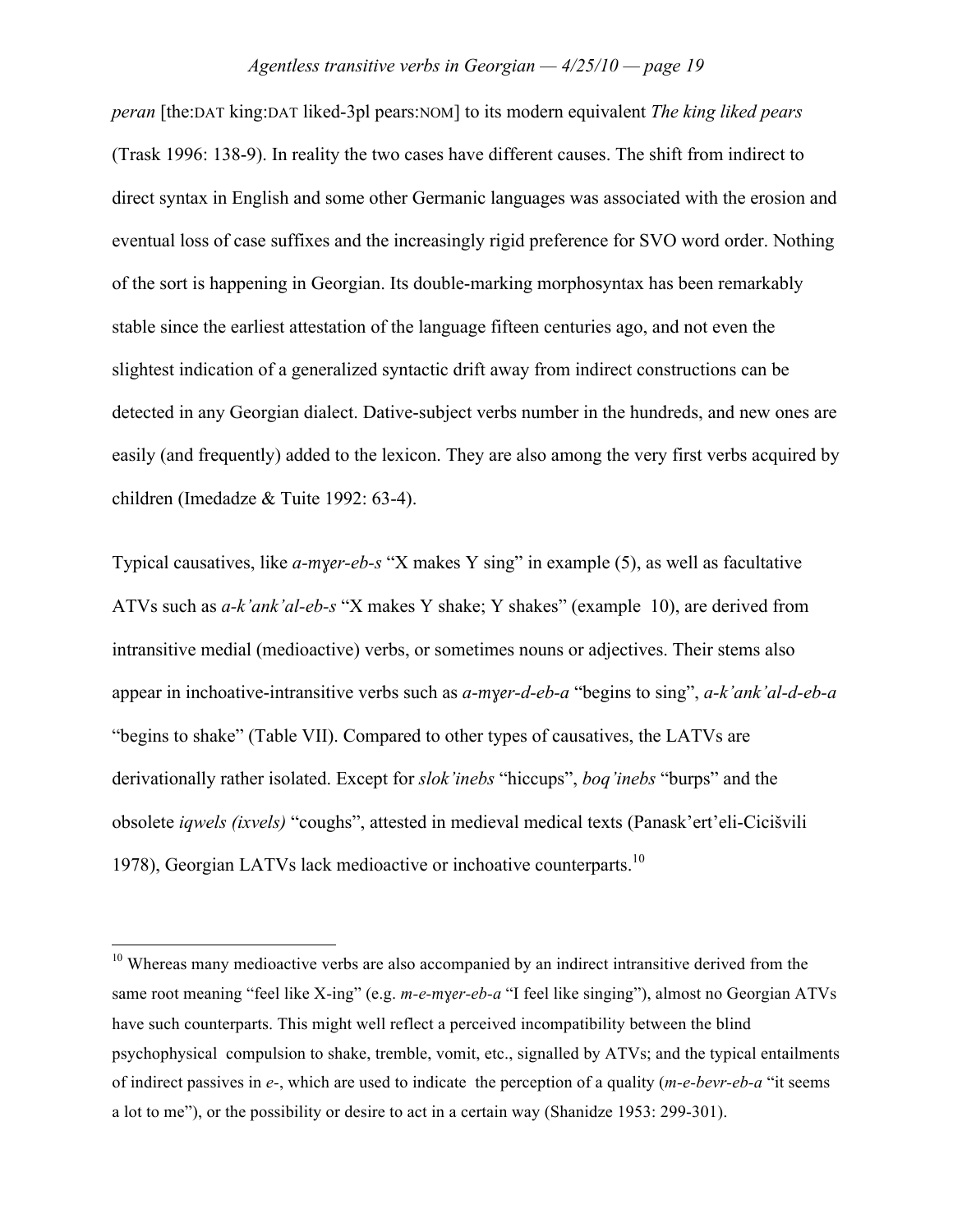|                                   | medioactive "I am X-ing"             | inchoative intransitive "I | causative                      |
|-----------------------------------|--------------------------------------|----------------------------|--------------------------------|
|                                   |                                      | will begin X-ing"          | "(Y) makes me $X$ "            |
| I. Ordinary medioactive           |                                      |                            |                                |
| "sing"                            | $v$ -myer-i- $(var)$                 | a=v-myer-d-eb-i            | m-a-myer-eb-s                  |
|                                   | II. Facultative agentless transitive |                            |                                |
| "tremble"                         | v-caxcax-eb                          | a=v-caxcax-d-eb-i          | m-a-caxcax-eb-s                |
| "quake"                           | v-dzagdzag-eb                        | a=v-dzagdzag-d-eb-i        | m-a-dzagdzag-eb-s              |
| "shake"                           | v-k'ank'al-eb                        | a=v-k'ank'al-d-eb-i        | m-a-k'ank'al-eb-s              |
| "quiver"                          | v-trt-i                              | a=v-trtol-d-eb-i           | m-a-trtol-eb-s                 |
| III. Lexical agentless transitive |                                      |                            |                                |
| "hiccup"                          | v-slok'in-eb                         | a=v-slok'in-d-eb-i         | m-a-slok'in-eb-s               |
| "cough"                           | $(v-i-xvel)$                         | a=v-xvel-d-eb-i            | m-a-xvel-eb-s                  |
| "belch"                           | v-boq'in-eb                          | a=v-boq'in-d-eb-i          | m-a-boq'in-eb-s                |
| "belch"                           |                                      |                            | m-a- $\frac{3}{2}$ loq'in-eb-s |
| "yawn"                            |                                      |                            | m-a-mtknar-eb-s                |
| "sneeze"                          |                                      |                            | m-a-cemin-eb-s                 |
| "sneeze"                          |                                      |                            | m-a-cxik'v-eb-s                |
| "vomit"                           |                                      |                            | $m-a-rc'q'-ev-s$               |
| "vomit"                           |                                      |                            | m-a-yebin-eb-s                 |

Table VII. Georgian agentless transitive and associated verb forms

How did syntactic flip-flop arise? The near-synonymy of *maxvelebs* and *vaxveleb* is unlike anything else in Georgian morphosyntax.<sup>11</sup> This is not to say that the alternation between direct and indirect syntax is limited to the small group of LATVs. Quite a few Modern Georgian verb types, mostly bivalent intransitives but also a few dozen transitives, allow either of their principal arguments to accrue some or all of the attributes of syntactic subjecthood, such as the capacity to bind reflexive and reciprocal pronouns, and number agreement with the verb in all three persons

 $11$  Constructions that resemble Georgian flip-flop, at least at first glance, do occur in other languages (J. Colarusso, pers. comm.). Some languages of the North Caucasus have a sort of antipassive construction which results in an inversion of the cases assigned to the principal clausal arguments. Ordinary transitive verbs in these languages assign ergative case to their subjects and absolutive case to their direct objects, whereas their antipassive counterparts assign absolutive case to their subjects, and an oblique case identical to the ergative case to their direct objects. An especially striking instance is the Dargi antipassive verb form, which has no special morpheme distinguishing it from the corresponding transitive (Colarusso 1992: 177-8; Berg 2005: 178; Hewitt 2005: 123-5). Much of the similarity of these constructions to Georgian *maxvelebs*/*vaxveleb* pairs, however, results from language-specific morphophonemic rules relating to case paradigms and person agreement.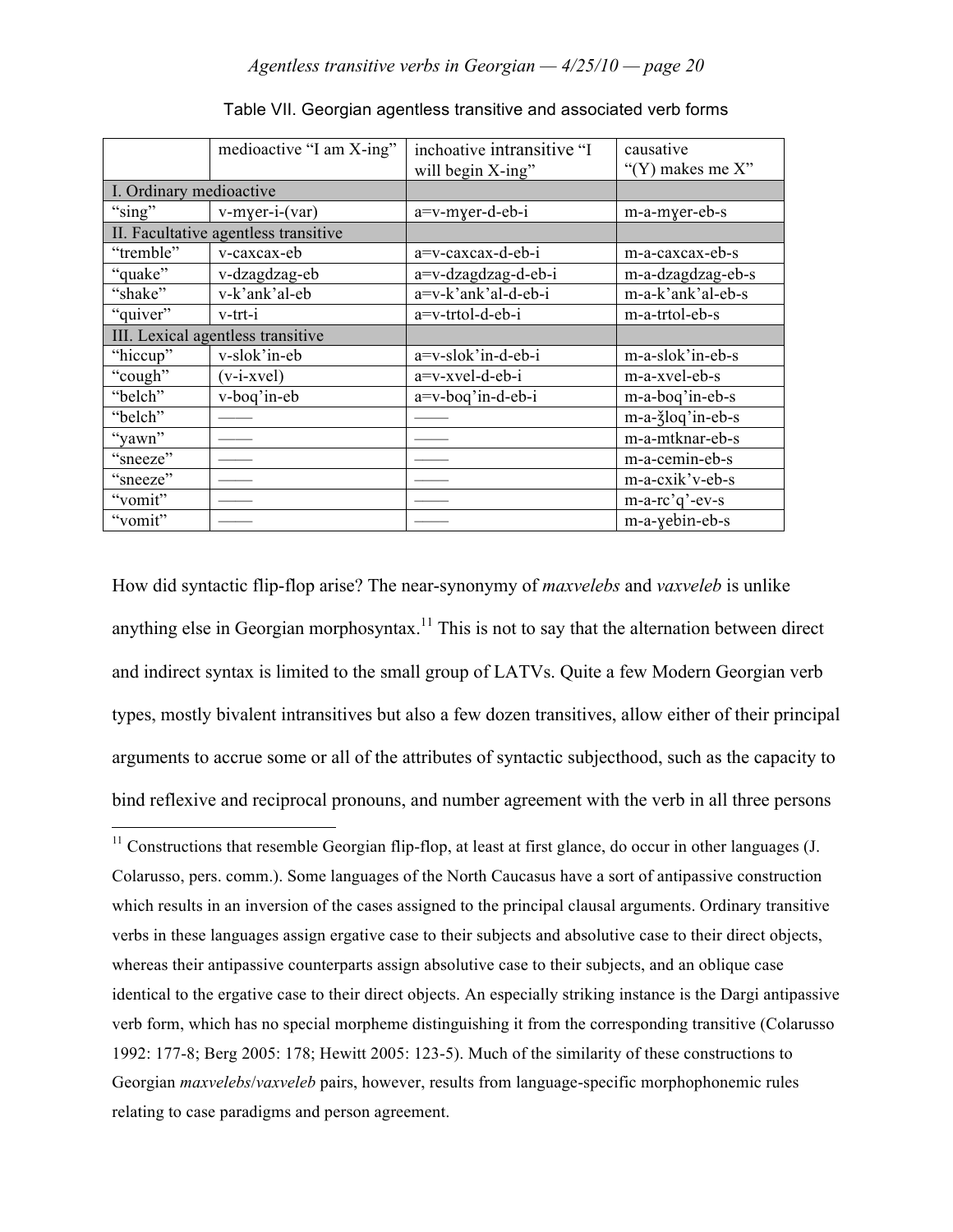(Tuite 1998: 36-9). Consider the following syntactic minimal pair. In the first example (20a), the NOM-case argument (intransitive subject) has the properties of syntactic subjecthood, and controls plural number agreement in the verb. In (20b), the roles are reversed: *dedebs* "mothers", formally an IO, has most of the privileges of syntactic subjecthood, including the control of number agreement in the  $3<sup>rd</sup>$  person.

|  | $(20a)$ DIRECT: <i>bavšv-eb-i</i> | e-mal-eb-i- <b>an</b>               | $ded$ -eb-s   |
|--|-----------------------------------|-------------------------------------|---------------|
|  |                                   | $child-PL-NOM$ $O3.VM-hide-SM-S3pl$ | mother-PL-DAT |
|  |                                   |                                     |               |

(20b) INDIRECT: *ded-eb-s e-mal-eb-a-t bavšv-eb-i* mother-PL-DAT **O3**.VM-hide-SM-S3SG-**PL** child-PL-NOM "The children are hiding from (their) mothers." [elicited]

The change of meaning between the direct and indirect variants of *emaleba* "X hides from Y" is difficult to characterize precisely. According to native speakers consulted in Tbilisi, the direct variant implies intentional activity on the part of the hiders, whereas the indirect variant does not. A similar semantic entailment was noted earlier for the direct variants of LATVs. The crucial difference between instances of direct/indirect syntactic alternation such as (20) and the flip-flop associated with LATVs is at the level of argument structure. In both sentences in (20), the NOM NP denotes the ones who hide, and the DAT NP denotes those from whom they hide. Though the shift in subjecthood between the two arguments is linked to the meaning difference mentioned above, and sometimes a shift in discursive focus or "empathy" as well, the thematic roles remain unchanged. LATVs, being monovalent, specify a single argument — designating the one who coughs, yawns, etc. — but both the thematic and syntactic roles linked to that argument change from one variant to the other.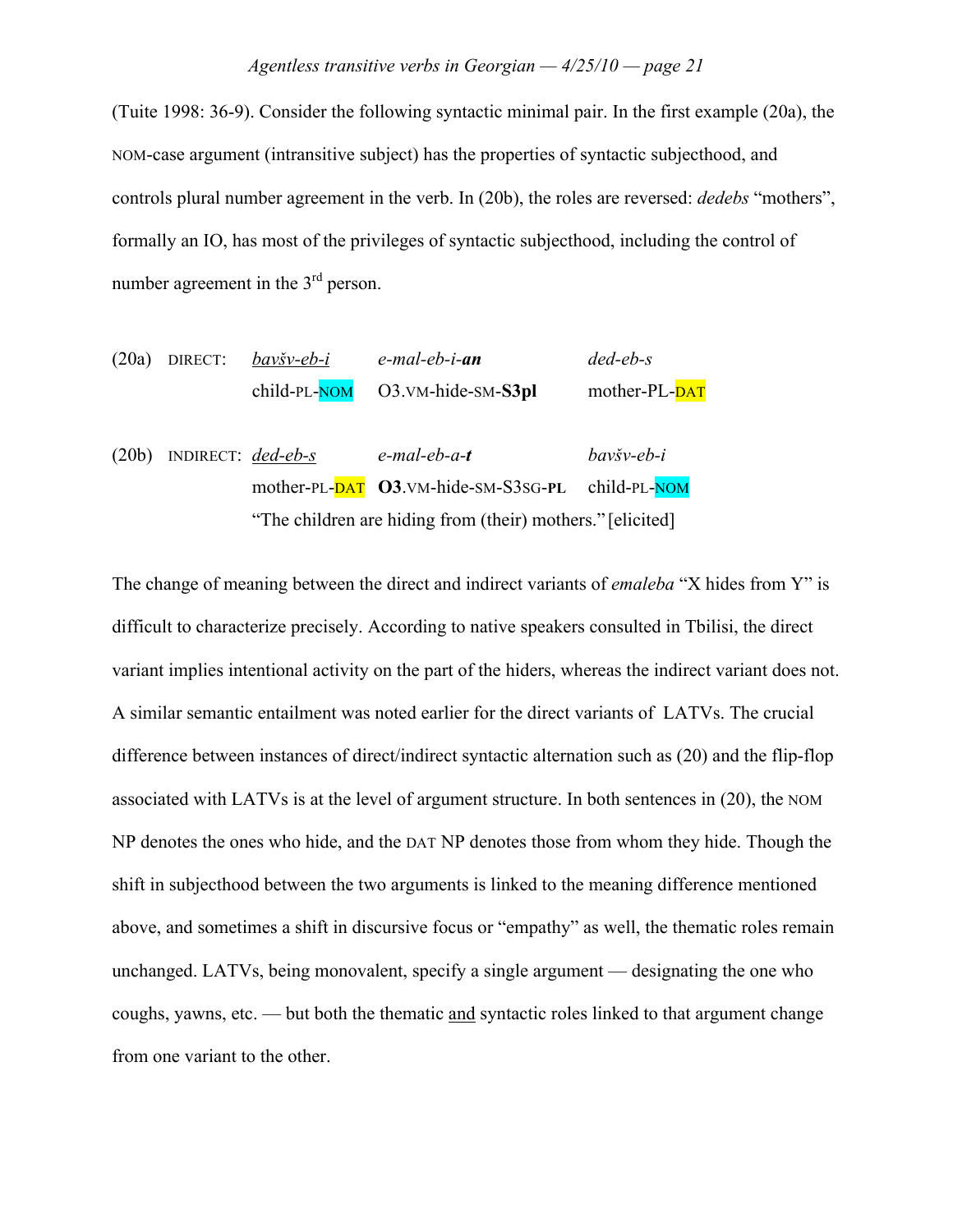According to information supplied by Lela Samushia (University of Frankfurt), the closelyrelated Mingrelian language does not have syntactic flip-flop as such. Mingrelian LATVs, some of them based on roots cognate with those of Georgian LATVs (e.g. *m-o-xval-ap-u-an-s* 'I cough' [cp. Geo. *m-a-xvel-eb-s*]; *m-o-šik'in-ap-u-an-s* 'I hiccup' [cp. Geo. *m-a-slok'in-eb-s*]), are indeed in contrast with direct-syntax constructions, but these latter are medioactive rather than causative in form (*xval-un-s* 'coughs', *!ik'in-un-s* 'hiccups'. See also Kajaia 2001 I: 255; III: 260, 537). Comparative evidence from Mingrelian, therefore, would lead one to expect that the original alternation was between a medioactive (such as the obsolete *v-i-xvel* "I cough") and an indirect causative (*m-a-xvel-eb-s* "it makes me cough" > "I cough"). If this was the case, then it is the origin of the direct-syntax variant (*v-a-xvel-eb*) which requires explanation.

|          |       | agentless transitive | medioactive   |
|----------|-------|----------------------|---------------|
| "belch"  | GEO.  | $a-bog'$ in-eb-s     | boq'in-ob-s   |
|          | MING. | o-bolin-ap-uan-s     | bo?in-un-s    |
| "hiccup" | GEO.  | $a$ -slok'in-eb-s    | slok'in-eb-s  |
|          | MING. | o-šik'in-ap-uan-s    | šik'in-un-s   |
| "cough"  | GEO.  | $a$ -xvel-eb-s       | $(i$ -xvel-s) |
|          | MING. | o-xval-ap-u-an-s     | xval-un-s     |
| "sneeze" | GEO.  | $a$ -cxik'v-eb-s     |               |
|          | MING. | o-čion-ap-uan-s      | čion-un-s     |

Table VIII. Georgian and Mingrelian lexical agentless transitives and associated medioactives (Lela Samushia, p.c.; Kajaia 2001)

Unfortunately but understandably, verbs meaning "belch", "hiccup" and "vomit" are not especially frequent in the textual genres composing the bulk of the medieval Georgian corpus. A preliminary search in Georgian medical manuals, such as the 15<sup>th</sup>-century Samk'urnalo c'igni "Book of healing" (Panask'ert'eli-Cicišvili 1978) has yielded a handful of examples, but so far not nearly enough to begin sketching out the history of how *v-a-xvel-eb* and similar causatives came to be interpreted as synonymous with the simple medioactives they later supplanted.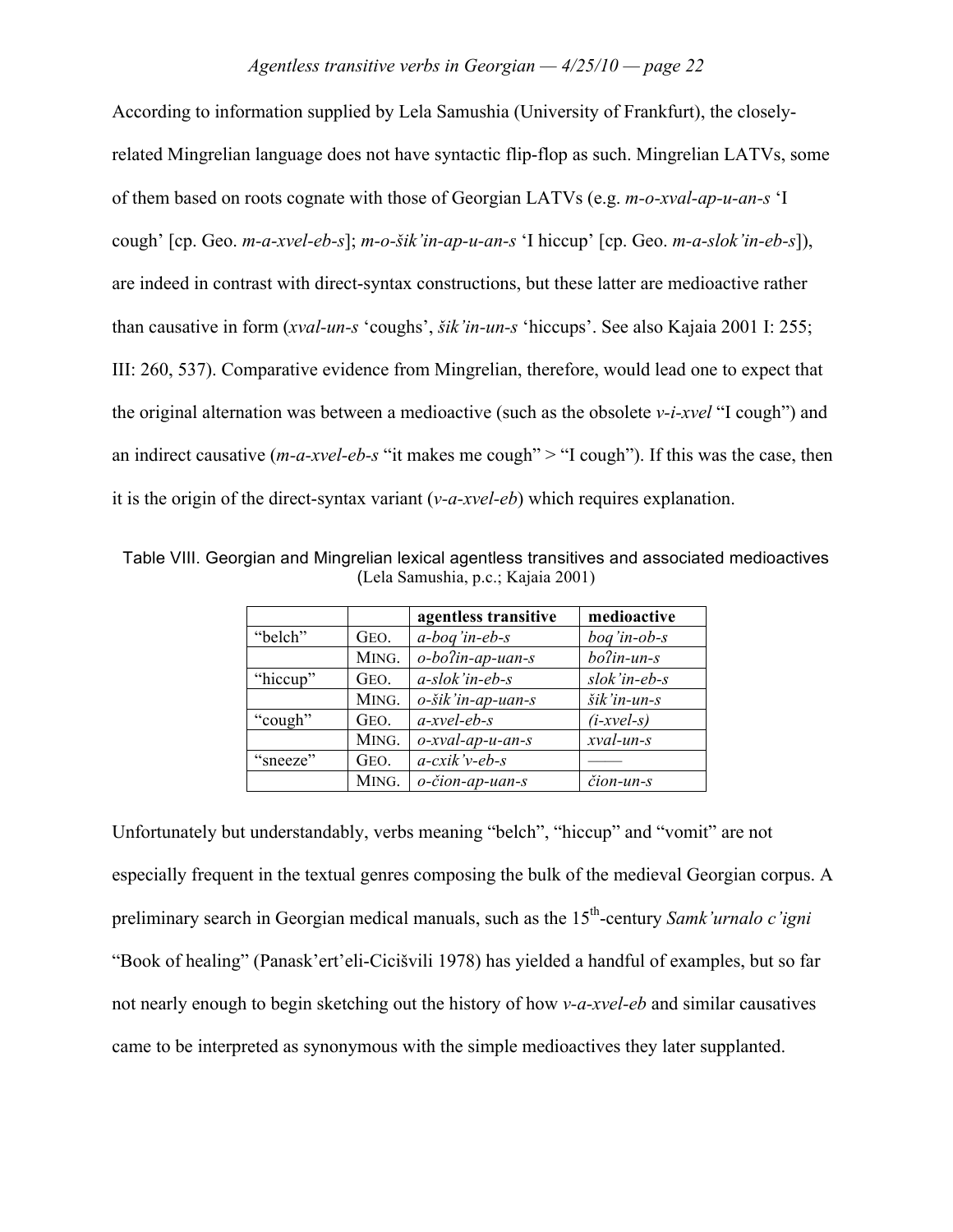Semantics may provide the crucial clue. The Georgian LATVs comprise a small set of verbs with strongly similar meanings: All denote some sort of expulsion of sound and/or fluid from the mouth. As such, they resemble what Blake (1994: 69) called "bodily-emanation" predicates. In many languages, verbs of this type have unexpressed or optional patient arguments denoting the emanating substance or phenomenon, and the case-assigning properties of transitives. Several LATVs are in fact commonly used with such object NPs, e.g. *amo=v-a-xvel-eb* "I cough sthg up", *amo=v-a-rc'q'-ev* "I vomit up (blood, food)". By contrast, the facultative ATVs, which denote a condition manifested by motion (trembling or shivering) or an internal sensation of cold/heat/pain, do not subcategorize for a patient argument of this kind.

- (21a) *zog-i haer-s iolad amo=a-boq'in-eb-s* some-NOM air-DAT easily PV=VM-burp-SM-S3SG "Some (babies) burp up air easily" (chat-group)
- (21b) *sisxl-i amo=v-a-xvel-e* blood-NOM PV= S1-VM-cough-AOR.S1SG "I coughed up blood"

Georgian "bodily-emanation" verbs can also be used without an expressed object; this is almost always the case for the two Georgian verbs denoting the expulsion of intestinal gas: *ga=a-k'ueb-s* "fart audibly" and *ga=a-cu-eb-s* "fart silently", both of which have the form of causatives but rarely if ever appear with an overt direct object.

If my hypothesis comes close to the truth, then *m-a-xvel-eb-s* and *v-a-xvel-eb* had their origins in distinct constructions with different argument structures. The former variant would have had the same structure as *m-a-k'ank'al-eb-s* "I am shivering" and the other facultative ATVs, and would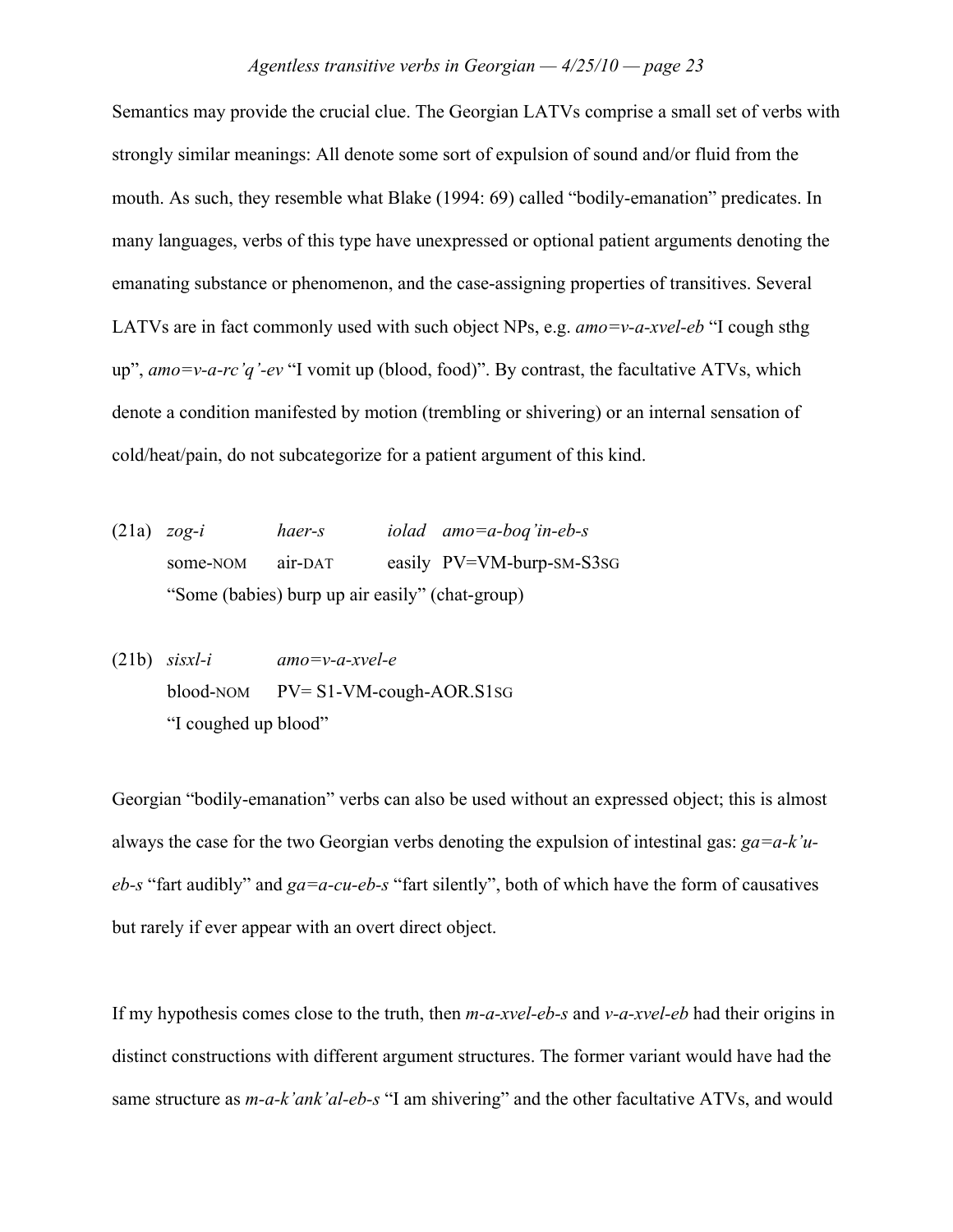have undergone the DO-to-IO shift. The direct-conjugation variant (*vaxveleb*) evolved from a semi-transitive "bodily-emanation" predicate of the kind described by Blake, with an underlying agent argument and an optional (and almost always unexpressed) patient. The direct causative *va-xvel-eb,* due to its frequent use without an explicit direct object, expanded into the semantic range of the medioactive *v*-*i-xvel* "I cough", and eventually supplanted it.

$$
(amo=)v-a-xvel-eb
$$
 "I cough up sthg"  
\n $\downarrow$   
\n $v-i-xvel$  "I cough"

*m-a-xvel-eb-s* "it makes me cough" > "I cough"

As a consequence, a small, semantically-coherent verb class emerged, with an unusual type of formal opposition between direct- and indirect-conjugation paradigms.

**§5. Conclusion: Syntactically marginal verb classes in Georgian.** In the shadows of the major formal categories of Georgian verbs lurks a bestiary of minor verb classes which share the same stem morphology as the major classes, but differ in their syntactic properties. Alongside the large and productive category of prefixal Class 2 ("passive") verbs one encounters such curiosities as the so-called "deponents" (which are passive in form, but have the syntactic and semantic properties of antipassives; Tuite 2002, 2007), and a small but potentially open class of monovalent indirect verbs which signify that the referent of the dative-case NP feels like doing the activity or enjoying the substance denoted by the verb root, e.g. *m-e-sok'olad-eb-a* "I have a craving for chocolate" (Shanidze 1953: 299-301). What sets these minor classes apart from the dominant ones is the mapping of actant roles (or thematic relations) onto grammatical roles. The marginal verb types assign subjecthood to an argument type which the majority of verbs of their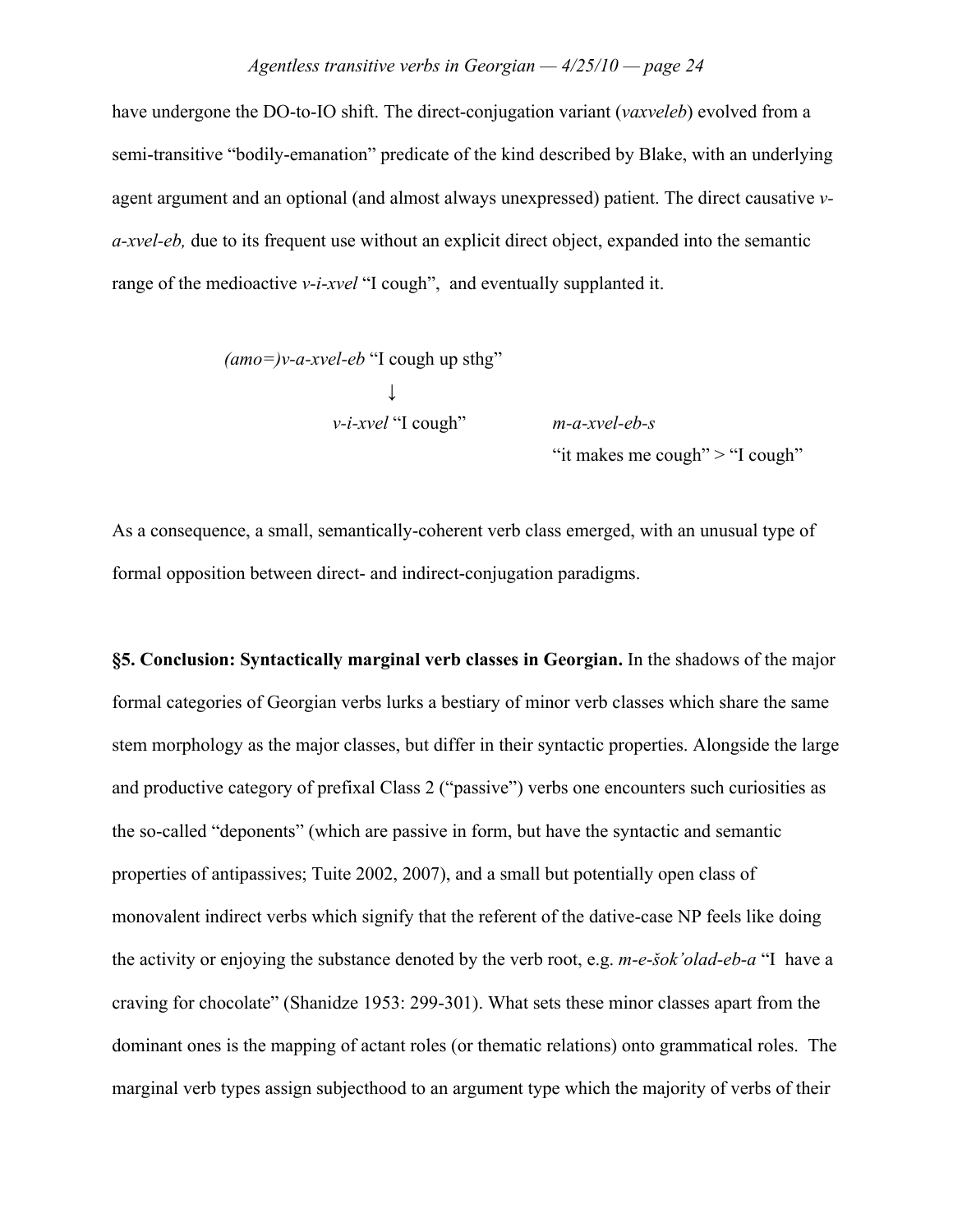morphological class would assign to a different syntactic role, or even leave unexpressed. For example, the subject of a typical Class 2 verbs in *i-* is the patient of the corresponding active verb, whereas the agent is either omitted or relegated to a postpositional phrase. It is precisely the agent, by contrast, that serves as the subject of a Class 2 deponent. Of the two types of sneezing/coughing verbs, the direct-conjugation variant represents a case of syntactic marginality of the same kind as that just described. The indirect-conjugation variant, on the other hand, retains the same mapping of thematic relations to grammatical roles as the Georgian transitive causative, albeit with omission of the agent. The syntactically marginal Class 2 and Class 1 verb types are compared in the following table:

Table IX. Two Georgian verb classes and their syntactic variants a. argument structure (S, O = person markers; subject = syntactic subjecthood; (*backgrnd*) = demoted to oblique object status or unexpressed)

| Class 2 prefixal intransitives |              | Class 1 causative transitives |                    |               |                                |
|--------------------------------|--------------|-------------------------------|--------------------|---------------|--------------------------------|
|                                | <b>AGENT</b> | <b>PATIENT</b>                |                    | <b>CAUSER</b> | EMITTER/EFFECTOR <sup>12</sup> |
| passive                        | (backgrnd)   | S/subject                     | Class 1 transitive | $S/subi$ .    |                                |
| deponent                       | S/subject    | (backgrnd)                    | ATV (maxvelebs)    |               | O/subject                      |
|                                |              |                               | vaxveleb           |               | S/subject                      |

## b. semantic properties

| <b>BASIC VERB CLASS</b>                  | SYNTACTIC VARIANT                  | <b>SEMANTICS</b>          | <b>CONTRASTING FORM</b>      |
|------------------------------------------|------------------------------------|---------------------------|------------------------------|
| Class 2 passive $(v-i-bad -$             | deponent $(v-i-\gamma e\check{c})$ | antipassive (focus on     | Class 1 transitive or        |
| $eb-i$ "I [PATIENT] am                   | $eb-i$ "I [AGENT]                  | contours of activity as   | Class 3 medial ( $v$ -yec''- |
| born")                                   | chew, masticate")                  | characteristic of agent)  | $av$ "I [AGENT] chew,        |
|                                          |                                    |                           | masticate sthg")             |
| Class 1 causative $(v-a-t)$ <sup>*</sup> | Class 1 monovalent                 | nearly synonymous         | Class 1 agentless            |
| eb "I [CAUSER] make sb                   | $(v-a-xvel-eb$ "I                  | with agentless transi-    | transitive $(m-a-xvel-eb-s)$ |
| [EMITTER/EFFECTOR] cry")                 | [EMITTER] cough")                  | tive, but can also denote | "I [EMITTER] cough           |
|                                          |                                    | intentional coughing      | unintentionally")            |

In the contours of emerging paradigms one can detect evidence of diachronic shifts observable

<sup>&</sup>lt;sup>12</sup> These terms for actant roles have been adopted from Van Valin 2002.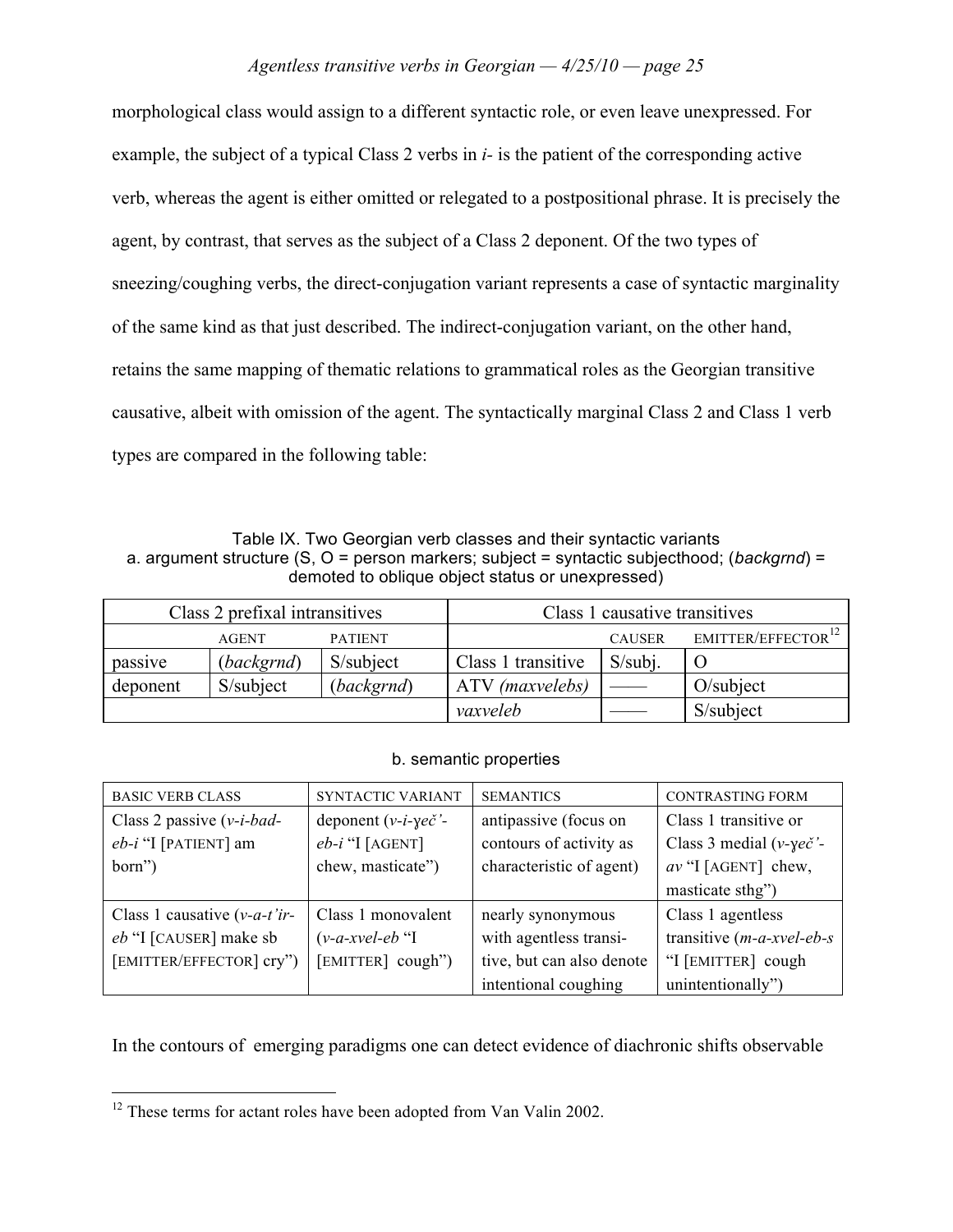elsewhere in Georgian morphosyntax over the fifteen centuries of documented history of the language. It was mentioned earlier (Table V) that the single argument of Georgian agentless transitives assumes the properties of an indirect object. Readers familiar with Germanic historical syntax might wonder if such a shift from DO to IO marking would indicate that Georgian is suffering from a case-assignment malady similar to the "dative sickness" said to afflict Icelandic and related languages (Eythórsson 2000; Bar\$dal & Eythórsson 2003). This term, invented by prescriptive grammarians, labels the tendency for impersonal transitives which once marked their primary argument with accusative case (e.g. German *mich hungert, mich dürstet*) to assign dative instead (\**mir hungert, \*mir dürstet*). Any such crosslinguistic comparison must however take into account certain changes undergone by the Georgian dialects over the past several hundred years, many of them manifestations of a drift away from the ergative-absolutive alignment apparent in Old Georgian morphology and syntax (Harris 1985). One such change is the increasing morphosyntactic prominence of core arguments with human reference, accompanied by a decline in the prominence of the NP assigned nominative case, especially when the latter has the status of direct object (Tuite 1998). A possible correlate of the greater prominence of animacy might be a marked dispreference in Modern Georgian to assign the role of patient to NPs with human reference when the agent is demoted or absent. Whereas the patients of ordinary transitive verbs very commonly have human reference in Georgian, this is not the case when there is no agent among the core arguments of the clause. Shanidze (1953: 290-1) observed a growing tendency for Georgian Class 2 verbs (the verb class traditionally labelled "passive") to allow a genuinely passive interpretation — in the strict sense of a patient promoted to subjecthood and a demoted agent — only when the patient NP has nonhuman reference. The Old Georgian corpus contains numerous instances of Class 2 verbs with human subjects that have passive meaning, such as *mo=i-k'l-a* "he was killed" [2 Kings 11:26] or *mi=i-*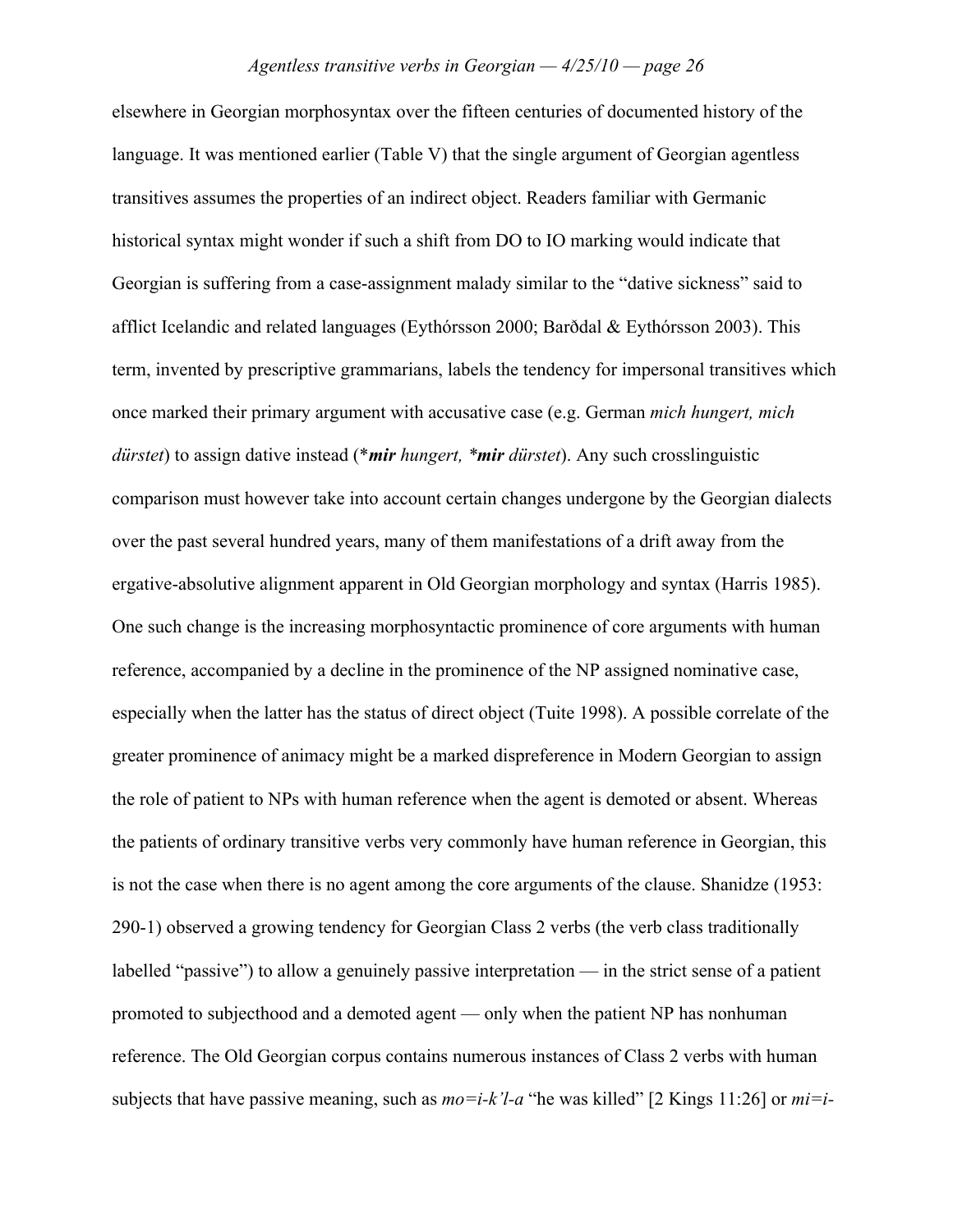*q'van-a* "he was taken away" [Luke 16:22]. Such constructions are more and more rare, if not impossible, in the modern literary language.<sup>13</sup> The assignment of indirect-object status to the single argument of ATVs (which almost always has human or at least animate reference) manifests a similar avoidance by animate NPs of patienthood — or at least, avoidance of the direct-object syntactic role assigned to patients by transitive verbs — when there is no agent, whether due to syntactic demotion (as in passives), or absence from the initial case frame (as in ATVs).

This phenomenon can also be interpreted as further evidence of the morphosyntactic marginality of direct objects in comparison to indirect objects in Georgian. Third-person direct objects no longer govern agreement in most varieties of Modern Georgian. When both are present in the clause, IOs are favored over DOs in competition for the preverbal object-agreement slot in the verb (Boeder 2002:  $96-8$ ).<sup>14</sup> In general, the Georgian IO plays a particularly prominent role in both clause-internal and -external syntax. Many DAT-case NPs function as syntactic subjects outright, and many others share at least some features with subjects: their tendency to refer to humans, to appear toward the front of the clause, and to govern agreement in the verb. Especially in contrast to the particularly close relation between the DO (more precisely, the absolutive argument) and the verb, IOs come across as tantamount to secondary subjects. When no initial

 $13$  Modern Georgian Class 2 verbs certainly can be used with human subjects, but this almost invariably imposes a middle or even active interpretation. This trend may well have contributed to the growth of the minor class of deponents mentioned above.

<sup>&</sup>lt;sup>14</sup> Plank (1984: 343-5) characterized the canonical direct object as the "polar opposite" of the most active participant (agent) specified by bi- or trivalent predicates, in the sense that it denotes the participant which is "least active, completely under the control/influence" of the agent. The Modern Georgian DO, it would appear, is very much a "polar opposite" in Plank's sense, in that it requires the co-presence of an agent in argument structure; otherwise it undergoes movement to subject or IO position.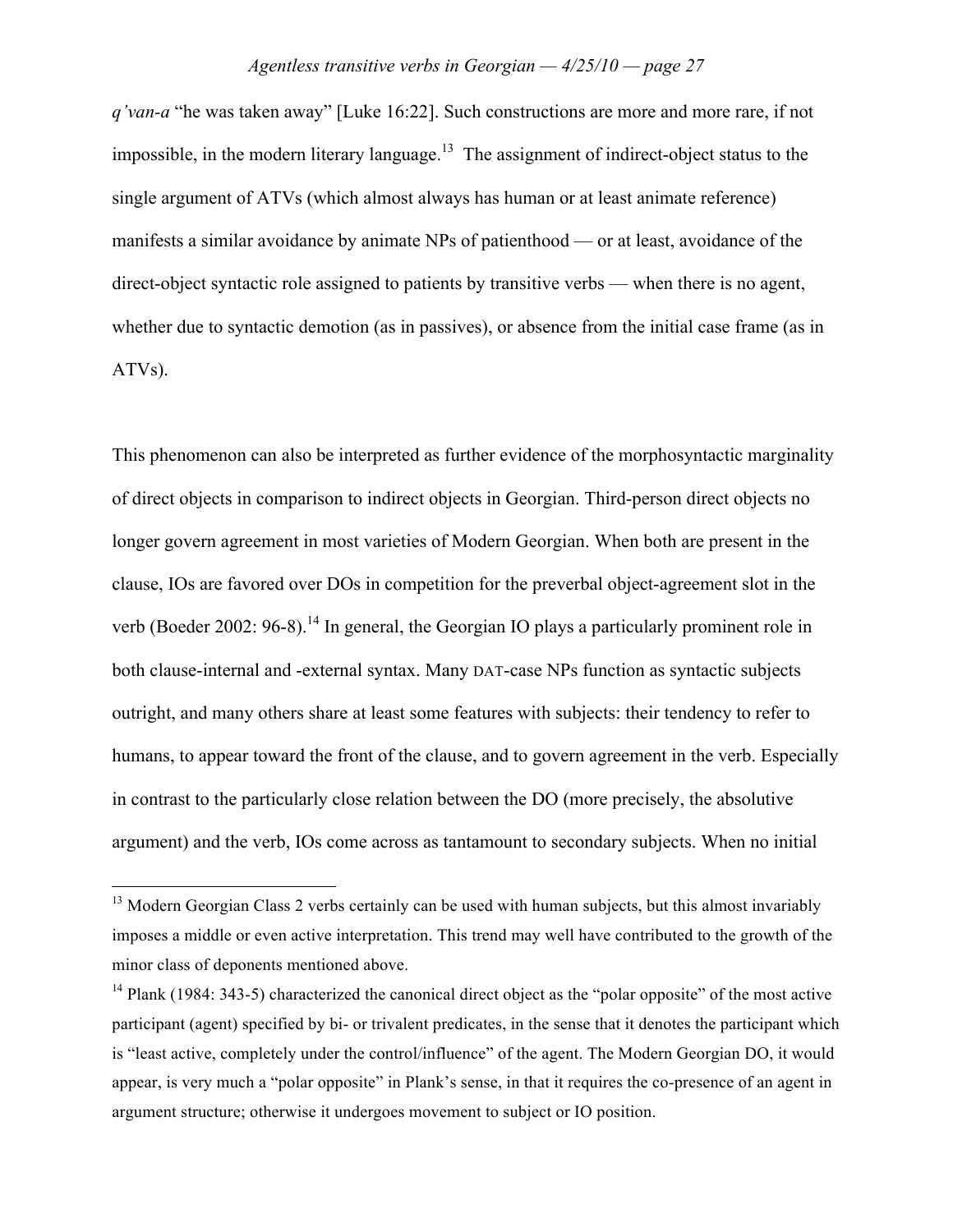external argument is assigned by the verb — as can be assumed for the large number of passive and mediopassive verbs that have formal IOs — the IO takes on all or most privileges of subjecthood, while at the same time signalling, through its DAT marking, various shades of contrast to canonical agenthood (experiencer or beneficiary role, decreased volitionality, indirect evidentiality, etc.). $^{15}$ 

As phenomena emergent from and renewed by the communicative practice of a speech community, the association of verb morphology to argument structure, and the grouping of verb forms into paradigms (i.e. the perception that a suite of forms pertain to the "same" verb), are susceptible to change, reconfiguration or the spawning of new form-meaning links. In earlier writings, I likened the emergence of new verb paradigms in Kartvelian to the coalescence of planets and moons from swirling clouds of dust (Tuite 1996). I still find the simile useful, although now I would modify it to allow the seemingly solid bodies representing wellestablished verb classes to occasionally lose matter, which in turn can condense into smaller objects, or be drawn into new formations by material from other planets.

 $15$  It is noteworthy in this respect that some linguists working within the Minimalist tradition have sought to capture the syntactic prominence of indirect objects and datives in many languages by assigning them configurational positions outside of the VP, such that IOs are treated as external arguments of a sort, albeit not as "external" as syntactic subjects (see, among others, Pylkännen 2000 on "high applicative" constructions, McGinnis 1998 and Woolford 2006).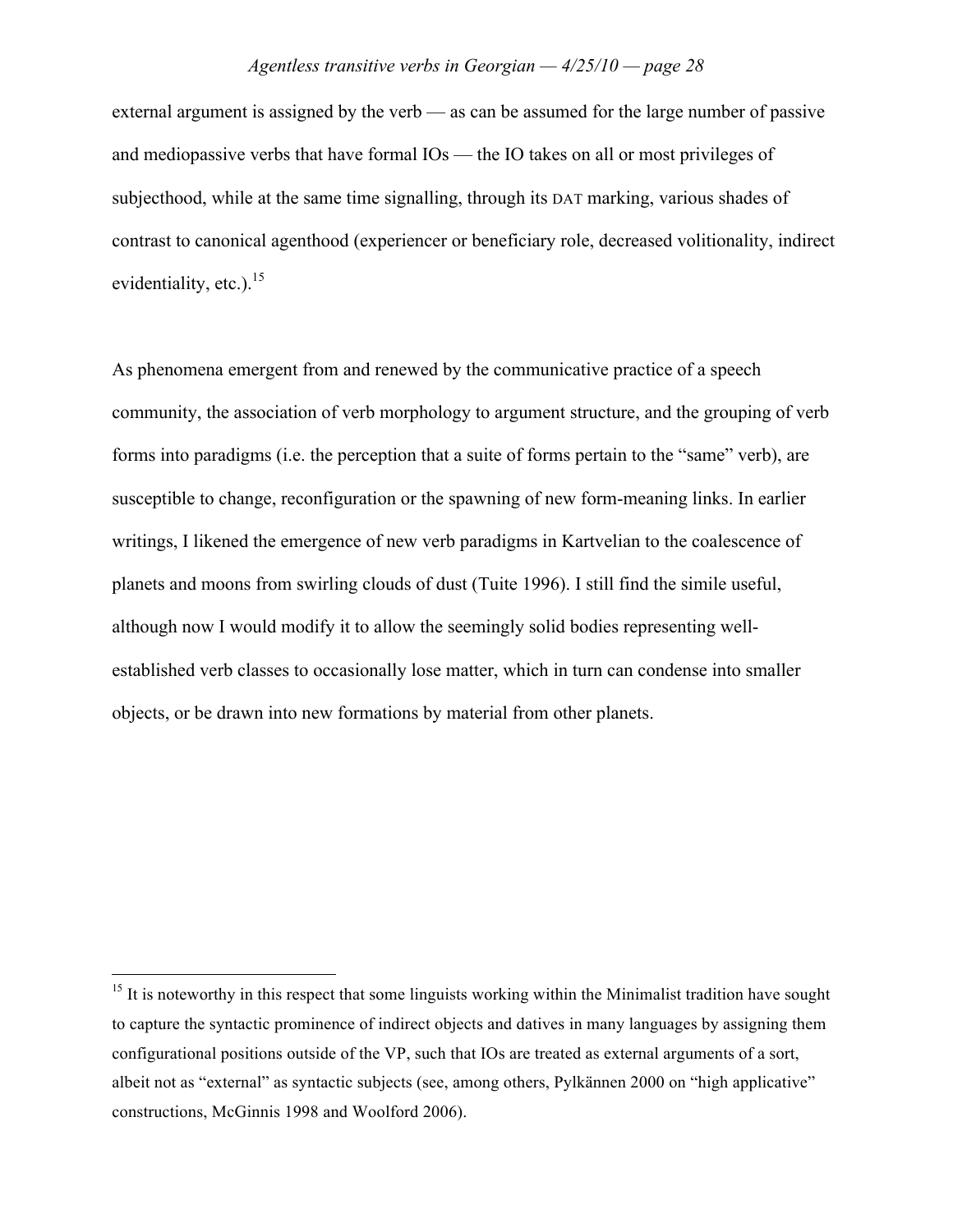# **Abbreviations**

| <b>ACC</b>                    | accusative                              |
|-------------------------------|-----------------------------------------|
| <b>ADV</b>                    | adverbial case                          |
| <b>AOR</b>                    | aorist                                  |
| <b>ATV</b>                    | agentless transitive verb               |
| <b>DAT</b>                    | dative                                  |
| D <sub>O</sub>                | direct object                           |
| <b>ERG</b>                    | ergative                                |
| <b>GEN</b>                    | genitive                                |
| <b>IMP</b>                    | imperfect                               |
| <b>IO</b>                     | indirect object                         |
| <b>LATV</b>                   | lexical agentless transitive verb       |
| <b>NOM</b>                    | nominative                              |
| O <sub>1</sub> s <sub>G</sub> | object marker $(1st$ -person singular)  |
| <b>OPT</b>                    | optative particle                       |
| PI.                           | plural                                  |
| PV                            | preverb                                 |
| QUOT                          | quotative                               |
| S3 <sub>SG</sub>              | subject marker $(3rd$ -person singular) |
| <b>SM</b>                     | series marker                           |
| <b>VM</b>                     | version marker                          |

# **References**

- AMBERBER, MENGISTU (2002): *Verb classes and transitivity in Amharic.* Munich: Lincom Europa.
- AMBERBER, MENGISTU (2000): Valency-changing and valency-encoding devices in Amharic. *Changing Valency: Case studies in transitivity,* ed. R. M. W. Dixon & A. Aikhenvald, pp. 312-332. Cambridge U Press.
- AMIRIDZE, NINO (2005): Mismatches between the Form and the Meaning. Reanalyzing Wish and Blessing Formulae in Georgian. ms., Utrecht Institute of Linguistics.
- ARONSON, HOWARD I. (1982a): *Georgian: a reading grammar*. Columbus: Slavica.
- ARONSON, HOWARD I. (1982b): On the status of version as a grammatical category in Georgian. *Folia Slavica* 5: 66-80.
- BABBY, LEONARD H. (1994): A theta-theoretic analysis of adversity impersonal sentences in Russian. *Formal approaches to Slavic linguistics: the MIT meeting,* S. Avrutin, S. Franks, and L. Progovac (eds.)*.* Ann Arbor: Michigan Slavic Publications, 25-67.
- BABBY, LEONARD H. (1998): *Voice and Diathesis in Slavic.* Presented at Conference on Comparative Slavic Morphosyntax, Indiana University, Bloomington (www.indiana.edu/~slavconf/linguistics/babby.pdf) To appear in George Fowler, ed. Comparative Slavic morphosyntax. Bloomington: Slavica Publishers.
- BAR<sub>DDAL</sub>, JOHANNA (2001) : *Case in Icelandic* : *A Synchronic, Diachronic and Comparative Approach* [Doctoral Dissertation]. Lundastudier i Nordisk språkvetenskap A57. Department of Scandinavian Languages, Lund.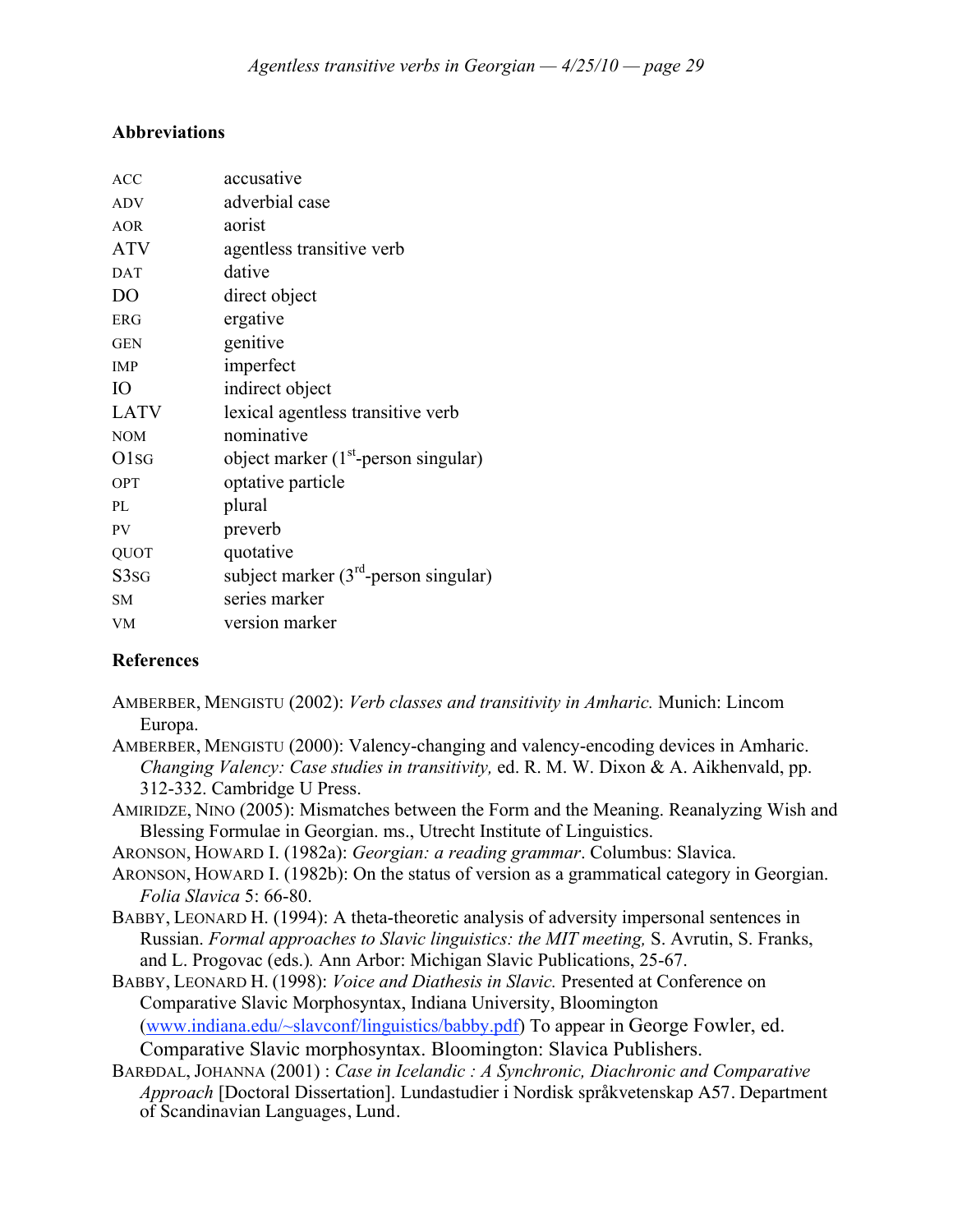- BARÐDAL, JÓHANNA & EYTHÓRSSON, THÓRHALLUR (2003): The change that never happened: the story of oblique subjects. *Journal of Linguistics*, 39: 439-472.
- BENDER, M. LIONEL & FULASS, HAILU (1978): *Amharic verb morphology: a generative approach.* East Lansing: African Studies Center, Michigan State University.

BERG, Helma van den (2005): The East Caucasian language family. *Lingua* 115: 147-190.

- BLAKE, Barry J. (1994): *Case.* Cambridge: Cambridge University Press.
- BOEDER, WINFRIED (1968): Über die Versionen des georgischen Verbs. *Folia Linguistica* 2: 82-151.
- BOEDER, WINFRIED (2002): Syntax and morphology of polysynthesis in the Georgian verb. *Problems of polysynthesis,* Nicholas Evans & Hans-Jürgen Sasse, eds., 87-111. Berlin: Akademie Verlag.
- BOWERS, JOHN (2002): Transitivity. Linguistic Inquiry, Volume 33, # 2, Spring 2002 : 183-224.
- CHERCHI, MARCELLO. (1997): *Modern Georgian morphosyntax. A grammatico-categorial hierarchy-based analysis with special reference to indirect verbs and passives of state.*  Wiesbaden: Harrassowitz Verlag.
- COLARUSSO, John (1992): *A grammar of the Kabardian language.* University of Calgary Press.
- CREISSELS, DENIS (2007): Impersonal and anti-impersonal constructions: a typological approach (ms, Université Lumière (Lyon 2))
- DIXON, R. M. W. (1994): *Ergativity.* Cambridge: Cambridge University Press.
- EYTHÓRSSON, THÓRHALLUR (2000): Dative vs. Nominative: Changes in Quirky Subjects in Icelandic. *Leeds Working Papers in Linguistics* 8, Nelson, D. & P. Foulkes (eds), pp. 27-44.
- FAY, Edwin W. (1917): Syntax and Etymology. The Impersonals of Emotion. *The Classical Quarterly,* Vol. 11, No. 2 (April 1917), pp. 88-93
- GONZÁLEZ, José Antonio Enríquez (1984): Verbos impersonales del sentimiento. *Faventia: Revista de filologia clàssica*, Número 6, Fasc. 2, 1984 , pp. 25-32
- HARRIS, ALICE C. (1981): *Georgian syntax: a study in relational grammar*. New York: Cambridge University Press.
- HARRIS, ALICE C. (1985): *Diachronic syntax: the Kartvelian case (Syntax and syntax 18)*. New York: Academic Press.
- HEWITT, George (2005): North West Caucasian. Lingua 115: 91-145.
- HEWITT, George (2008): Cases, arguments, verbs in Abkhaz, Georgian and Mingrelian. *Case and grammatical relations: Studies in honor of Bernard Comrie,* Greville Corbett & Michael Noonan, eds., pp. 75-104.
- HOLISKY, DEE ANN (1981): *Aspect and Georgian medial verbs.* Delmar, NY: Caravan Press
- HOOK, PETER EDWIN (1990): A Note on Expressions of Involuntary Experience in the Shina of Skardu. Bulletin of the School of Oriental and African Studies 53:77-82.
- HOOK, PETER EDWIN & ZIA, MUHAMMAD AMIN (2005): Searching for the Goddess: A study of sensory and other impersonal causative expressions in the Shina of Gilgit. *Yearbook of South Asian Languages and Linguistics,* Rajendra Singh (ed.), 165-188. Berlin: Mouton de Gruyter.
- IMEDADZE, NATELA & KEVIN TUITE (1992): The acquisition of Georgian. *The crosslinguistic study of language acquisition* vol. 3, D. Slobin, ed., pp 39-109. Hillside, NJ: Lawrence Erlbaum.
- JORBENADZE, BESARION (1985): *kartuli enis pak'ult'at'iuri gramat'ik'is sak'itxebi* (Issues in the facultative grammar of Georgian). Tbilisi: Tbilisis saxelmc'ipo universit'et'is gamomcemloba.
- JORBENADZE, NINO (2006): *sašualo gvaris zmnata uylebis sist'ema tanamedrove kartulši* [The conjugational system of middle-voice verbs in Modern Georgian]. Dissertation, I. Javaxišvili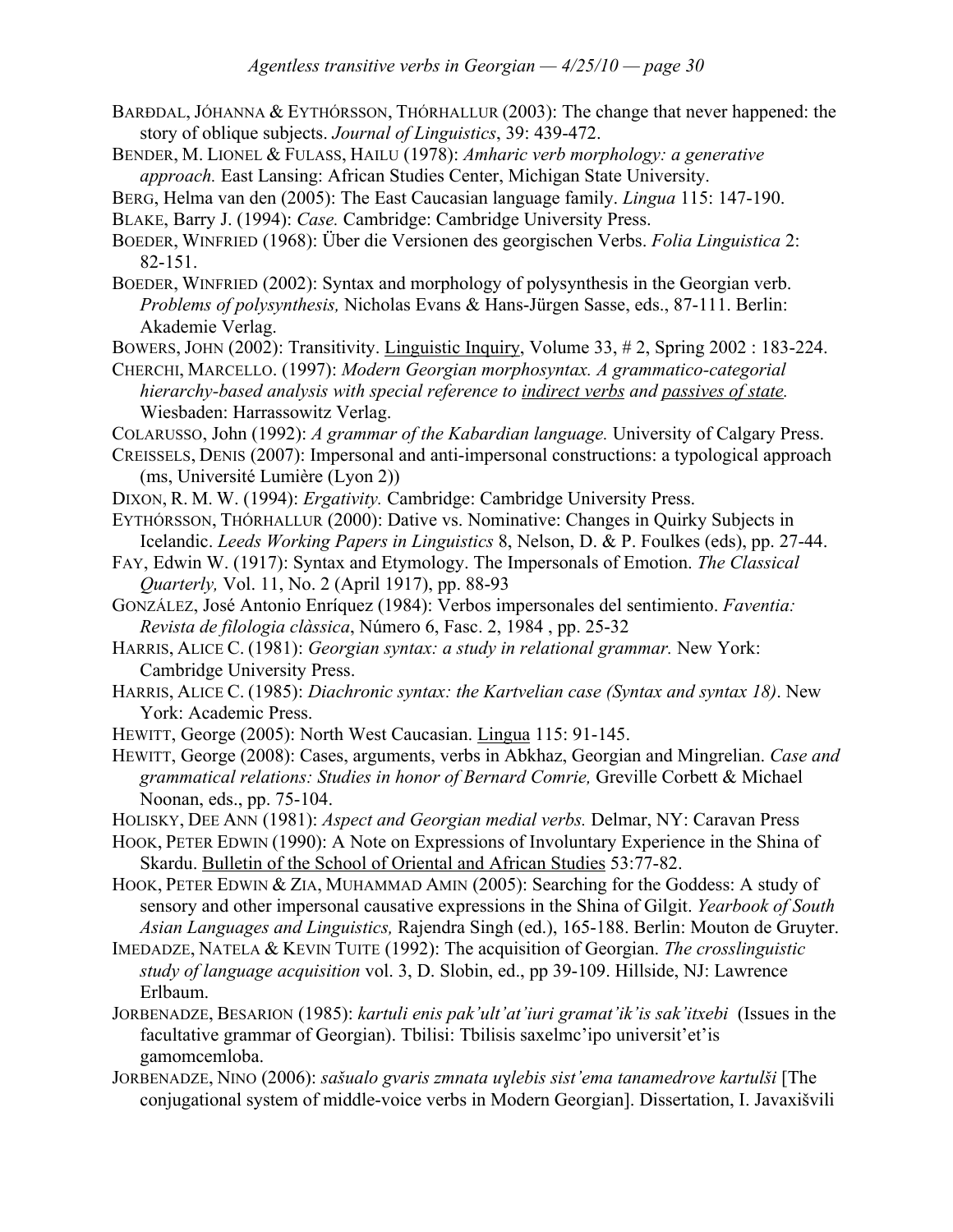Tbilisi State University.

- KAJAIA, Otar (2001): *megrul-kartuli leksik'oni* [Mingrelian-Georgian dictionary.] Tbilisi: Nek'eri.
- LACROIX, RENÉ (2009): *Description du dialecte laze d'Arhavi: Grammaire et textes.* Thèse de doctorat, Université Lumière Lyon II.
- LEHMANN, Winfred P. (1974): Proto-Indo-European Syntax. Austin: University of Texas Press.
- MALCHUKOV, ANDREJ (2005): Split intransitives, experiencer objects and 'transimpersonal' constructions: (re-)establishing the connection. To appear in: M. Donohue  $\&$  S. Wichmann (eds). *Typology of active-stative languages*. Oxford University Press.
- MCGINNIS, MARTHA (1998): Locality and inert case. *Proceedings of NELS 28*, ed. Pius Tamanji & Kiyomi Kusumoto. GLSA, University of Massachusetts, Amherst, 267–281.
- MELIKI%VILI, DAMANA (2001): *Kartuli zmnis ulebis sist'ema.* (The conjugational system of the Georgian verb). Tbilisi: Logos Press.
- MITHUN, MARIANNE (1991): Active/agentive case marking and its motivations. Language 67 #3: 510-546.
- MORAVCSIK, EDITH (1978): On the distribution of ergative and accusative patterns. Lingua 45: 233-279.
- PANASK'ERT'ELI-CICI%VILI, ZAZA (1978): *samk'urnalo c'igni k'arabadini* [The book of healing]. Mixeil Shengelia, ed. Tbilisi: Sabč'ota Sakartvelo.
- PLANK, FRANS (1984): Verbs and objects in semantic agreement. Journal of Semantics 3: 305- 360.
- PYLKKÄNEN, LIINA (2000): What Applicative Heads Apply To. *Proceedings of the 24th Annual Penn Linguistics Colloquium*. U. Penn Working Papers in Linguistics, Volume 6.4.
- REID, NICHOLAS (2000): Complex verb collocations in Ngan'gityemerri. *Changing Valency: Case studies in transitivity,* ed. R. M. W. Dixon & A. Aikhenvald, pp. 333-359. Cambridge University Press.
- ROOD, DAVID (1971): Agent and object in Wichita. Lingua 28: 100-107.
- SÉRIOT, PATRICK (2000): Le combat des termes et des relations (à propos des discussions sur les constructions impersonnelles dans la linguistique en Russie). Patrick Sériot & Alain Berrendonner (ed.), *Le paradoxe du sujet. Les propositions impersonnelles dans les langues slaves et romanes*, 235-255. Cahiers de l'ILSL, n. 12, Lausanne.
- SHANIDZE, AK'AK'I (1953): *kartuli gramat'ik'is sapudzvlebi, 1: morpologia.* (Fundamentals of Georgian grammar, 1: Morphology). Tbilisi: Tbilisis universit'et'is gamomcemloba.
- SUXIŠVILI, MURMAN (1979): uaxloesi obiekt'isa da subiekt'is gaučinareba gardamavali zmnis Semcvel Sesit'q'vebaši [Omission of the direct object and subject in constructions containing transitive verbs]. Iberiul-k'avk'asiuri enatmecniereba XXI: 57-67.
- SUXI%VILI, MURMAN (1986): *gardamavali zmnebi kartul!i. sist'emisa da ist'oriis zogi sak'itxi.*  (Transitive verbs in Georgian. Some questions on system and history). Tbilisi: Mecniereba
- SVENONIUS, PETER (2001): Case and Event Structure. *ZAS Working Papers* 26, N. Zhang (ed.), pp. 1-21. Berlin: Centre for General Linguistics, Typology and Universals Research (ZAS).
- TRASK, R. L. (1996): *Historical Linguistics.* Oxford University Press
- TSCHENKÉLI, KITA. (1958): *Einführung in die georgische Sprache*. Zürich: Amirani Verlag.
- TUITE, KEVIN (1987): Indirect transitives in Georgian. *Proceedings of the 13th annual meeting of the Berkeley Linguistics Society* (*BLS* 13); 296-309.
- TUITE, KEVIN (1994): *An anthology of Georgian folk poetry.* Madison: Fairleigh Dickinson University Press.
- TUITE, KEVIN (1996): Paradigm recruitment in Georgian. *NSL 8: Linguistic Studies in the Non-*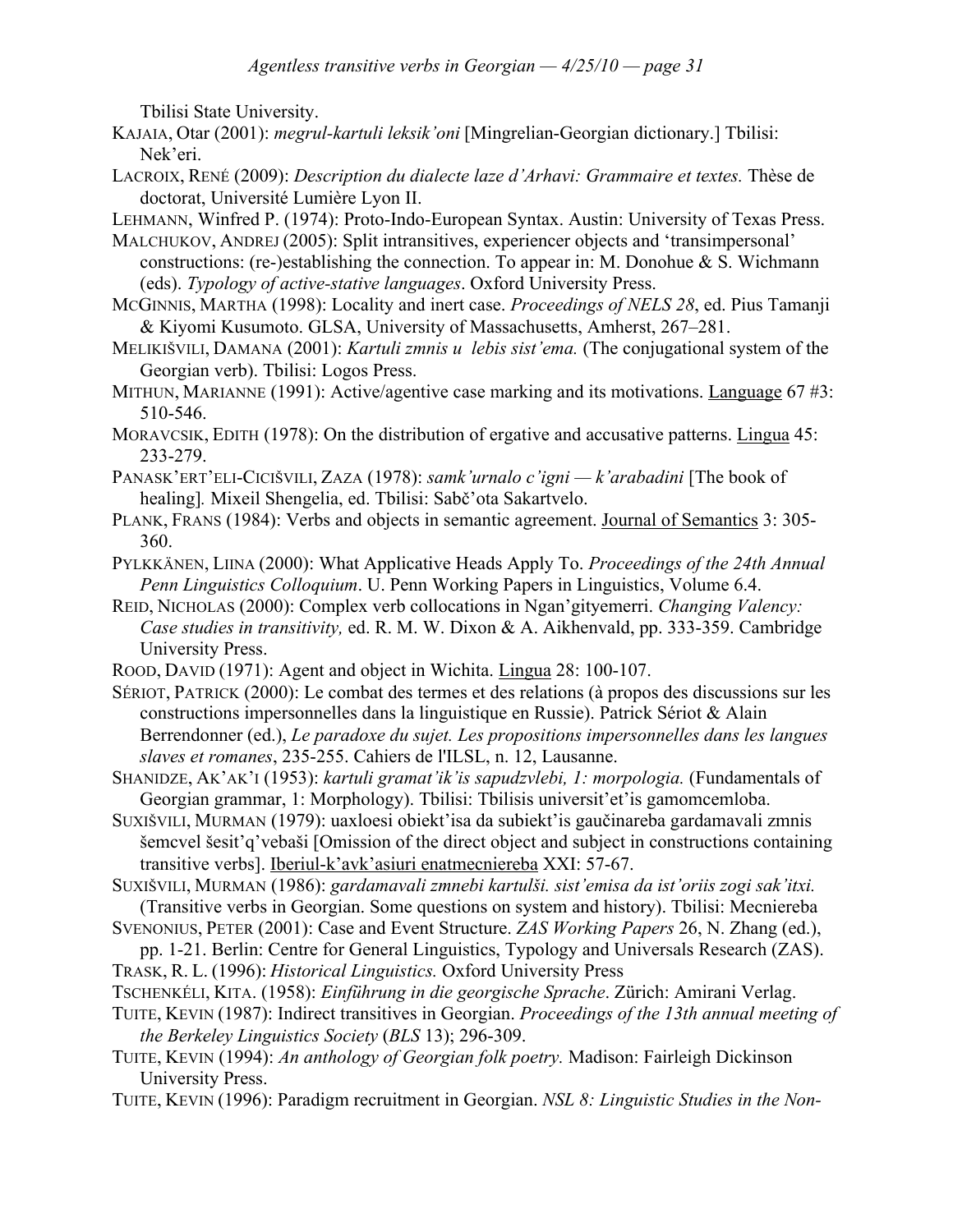*Slavic Languages of the Commonwealth of Independent States and the Baltic Republics,* H. Aronson (editor). Chicago Linguistics Society; 375-387.

- TUITE, KEVIN (1998). *Kartvelian Morphosyntax. Number agreement and morphosyntactic orientation in the South Caucasian languages. (Studies in Caucasian Linguistics, 12).* München: Lincom Europa.
- TUITE, KEVIN (2002): Deponent verbs in Georgian. *Philologie, Typologie und Sprachstruktur: Festschrift für Winfried Boeder zum 65. Geburtstag,* Wolfram Bublitz, Manfred von Roncador, Heinz Vater (editors), 375-389. Frankfurt am Main: Peter Lang Verlag.
- TUITE, KEVIN (2007): Liminal morphosyntax: Georgian deponents and their kin. *Chicago Linguistics Society,* vol 39: 774-788.
- VAN VALIN, ROBERT D. JR. (2002): Semantic Macroroles in Role and Reference Grammar. (Available at: wings.buffalo.edu/linguistics/people/faculty/vanvalin/rrg.html)
- WOOLFORD, ELLEN (2006): Lexical Case, Inherent Case, and Argument Structure. *Linguistic Inquiry* 37 #1: 111-130.
- WUNDERLICH, DIETER (2006): Towards a structural typology of verb classes. In D. Wunderlich (ed.) *Advances in the theory of the lexicon*, pp. 57-166. Berlin: Mouton de Gruyter.
- XORNAULI, IVANE, ed. (1949): *P!av-xevsuruli p'oezia* (Pshav-Khevsur poetry). Tbilisi: Sakhelgami.